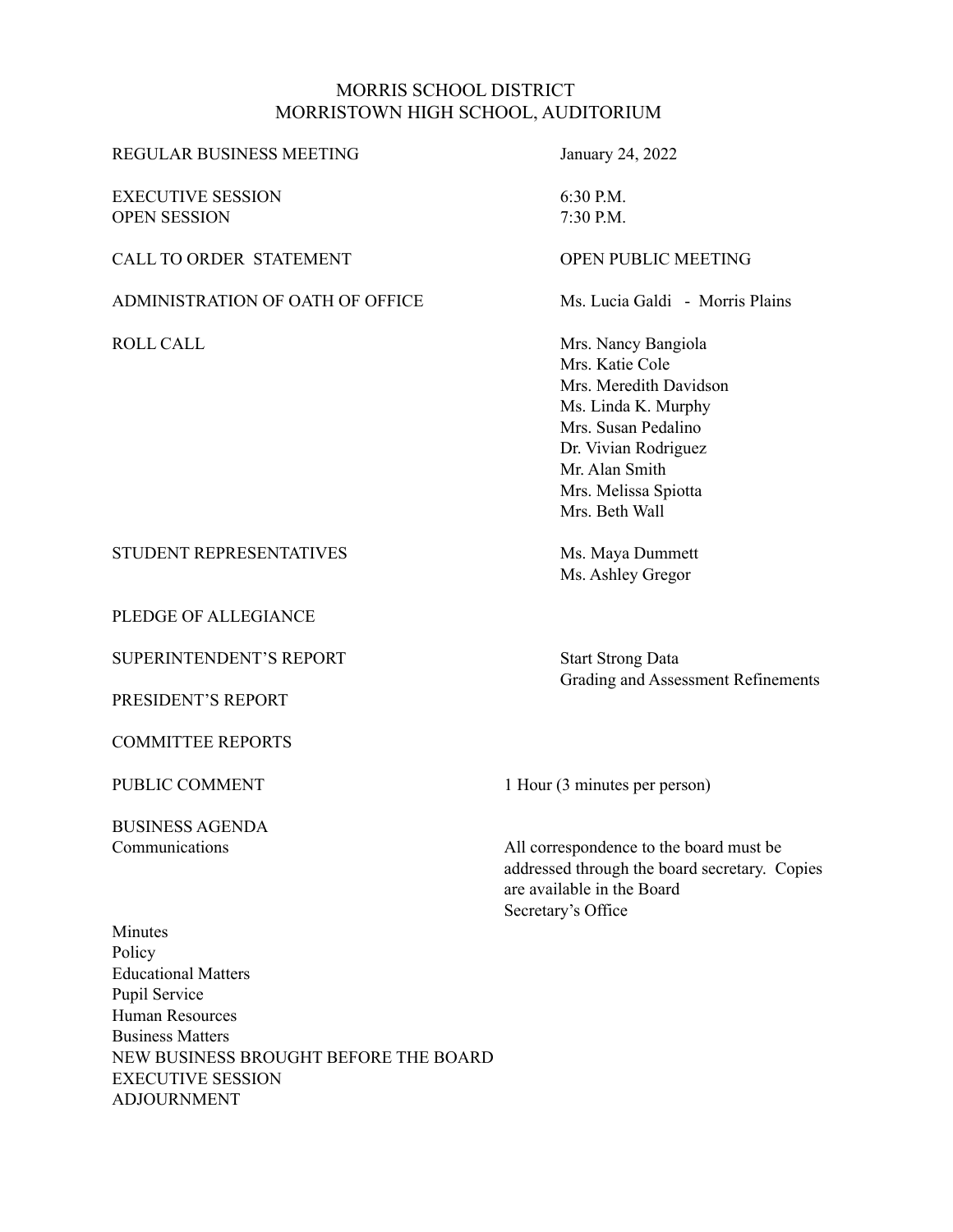#### *EXECUTIVE SESSION*

Motion #1 AUTHORIZING EXECUTIVE SESSION

WHEREAS, while the Sen. Byron M. Baer Open Public Meetings Act (N.J.S.A. 10:4-6 et seq.) requires all meetings of the Morris School District Board of Education to be held in public, N.J.S.A. 10:4-12(b) sets forth nine (9) types of matters that may lawfully be discussed in "Executive Session," without the public being permitted to attend, and

WHEREAS, the Board has determined that three (3) issues are permitted by N.J.S.A. 10:4-12(b) to be discussed without the public in attendance and shall be discussed during an Executive Session to be held on January 24, 2022 at 6:30 P.M, and

WHEREAS, the nine (9) exceptions to open public meetings set forth in N.J.S.A. 10:4-12(b) are listed below, and next to each exception is a box which will be marked when the issues to be privately discussed fall within that exception, and after each exception is a space where additional information that will disclose as much information about the discussion as possible without undermining the purpose of the exception shall be written:

 $\boxtimes$  "(1) Any matter which, by express provision of Federal law, State statute or rule of court shall be rendered confidential or excluded from public discussion." The nature of the matter, described as specifically as possible without undermining the need for confidentiality are: Student Matters

 $\Box$  "(2) Any matter in which the release of information would impair a right to receive funds from the federal government." The nature of the matter, described as specifically as possible without undermining the need for confidentiality is:

 $\Box$  "(3) Any material the disclosure of which constitutes an unwarranted invasion of individual privacy such as any records, data, reports, recommendations, or other personal material of any educational, training, social service, medical, health, custodial, child protection, rehabilitation, legal defense, welfare, housing, relocation, insurance and similar program or institution operated by a public body pertaining to any specific individual admitted to or served by such institution or program, including but not limited to information relative to the individual's personal and family circumstances, and any material pertaining to admission, discharge, treatment, progress or condition of any individual, unless the individual concerned (or, in the case of a minor or incompetent, his guardian) shall request in writing that the same be disclosed publicly." The nature of the matter, described as specifically as possible without undermining the need for confidentiality is:

 $\Box$  "(4) Any collective bargaining agreement, or the terms and conditions of which are proposed for inclusion in any collective bargaining agreement, including the negotiation of terms and conditions with employees or representatives of employees of the public body." The collective bargaining contract(s) discussed are between (1) the Board and the Morris School District Administrators Association.

 $\Box$  "(5) Any matter involving the purchase lease or acquisition of real property with public funds, the setting of bank rates or investment of public funds where it could adversely affect the public interest if discussion of such matters were disclosed." The nature of the matter, described as specifically as possible without undermining the need for confidentiality is: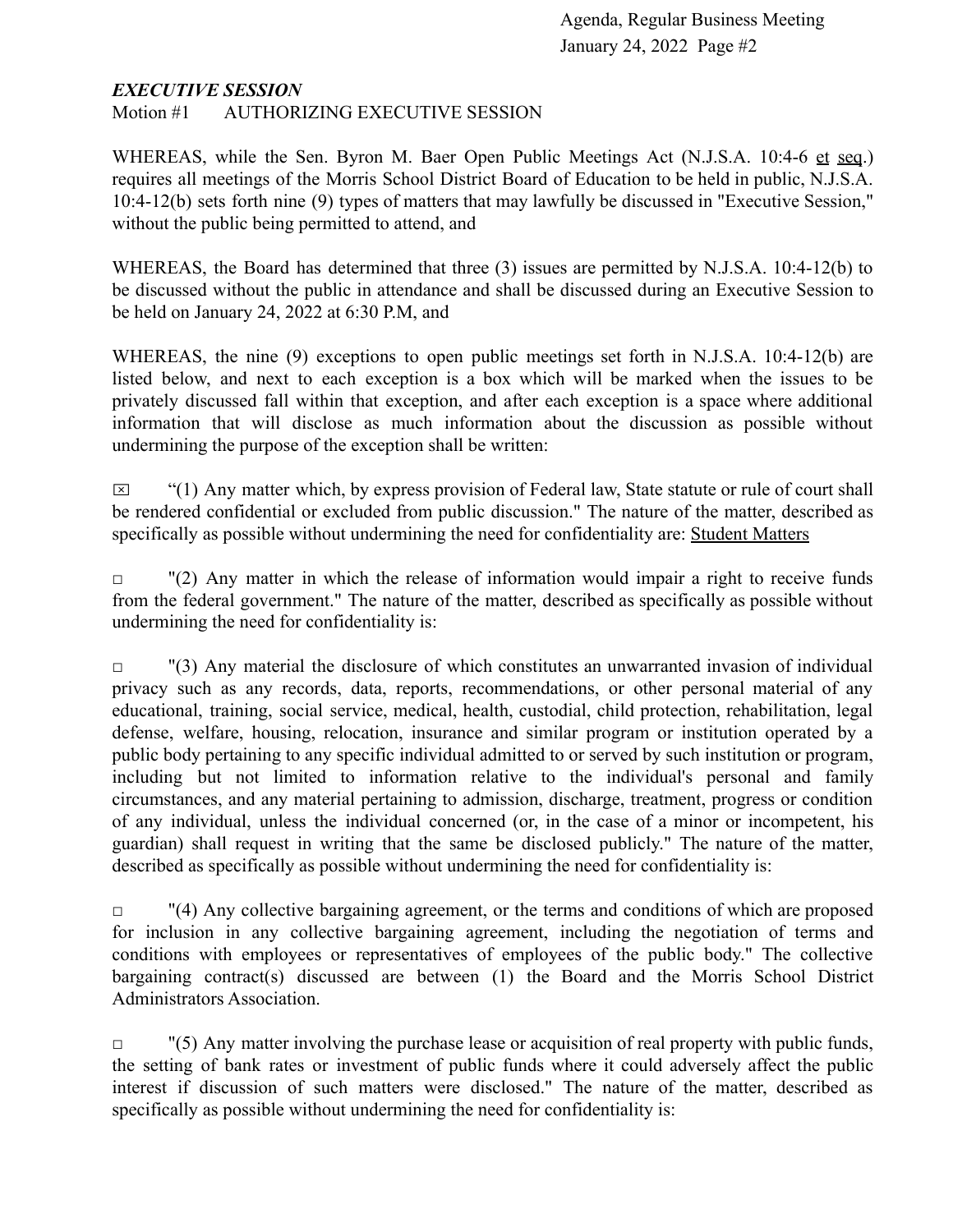$\Box$  "(6) Any tactics and techniques utilized in protecting the safety and property of the public provided that their disclosure could impair such protection. Any investigations of violations or possible violations of the law." The nature of the matter, described as specifically as possible without undermining the need for confidentiality is:

 $\Box$  "(7) Any pending or anticipated litigation or contract negotiation in which the public body is or may become a party. Any matters falling within the attorney-client privilege, to the extent that confidentiality is required in order for the attorney to exercise his ethical duties as a lawyer." The parties to and docket numbers of each item of litigation and/or the parties to each contract discussed are and the nature of the discussion, described as specifically as possible without undermining the need for confidentiality is:

 $\boxtimes$  "(8) Any matter involving the employment, appointment, termination of employment, terms and conditions of employment, evaluation of the performance, promotion or disciplining of any specific prospective public officer or employee or current public officer or employee employed or appointed by the public body, unless all individual employees or appointees whose rights could be adversely affected request in writing that such matter or matters be discussed at a public meeting." Subject to the balancing of the public's interest and the employee's privacy rights under South Jersey Publishing Co. v. New Jersey Expressway Authority, 124 N.J. 478 (1991), the employee(s) and nature of the discussion, described as specifically as possible without undermining the need for confidentiality are:

 $\Box$  "(9) Any deliberation of a public body occurring after a public hearing that may result in the imposition of a specific civil penalty upon the responding party or the suspension or loss of a license or permit belonging to the responding party as a result of an act of omission for which the responding party bears responsibility." The nature of the matter, described as specifically as possible without undermining the need for confidentiality is:

WHEREAS, the length of the Executive Session is estimated to be sixty (60) minutes after which the public meeting of the Board shall (select one)  $\Box$  reconvene and immediately adjourn or  $\Box$  reconvene and proceed with business where formal action will be taken.

NOW, THEREFORE, BE IT RESOLVED that the Morris School District Board of Education will go into Executive Session for only the above stated reasons; and

BE IT FURTHER RESOLVED that the Board hereby declares that its discussion of the aforementioned subject(s) will be made public at a time when the public's interest in disclosure is greater than any privacy or governmental interest being protected from disclosure.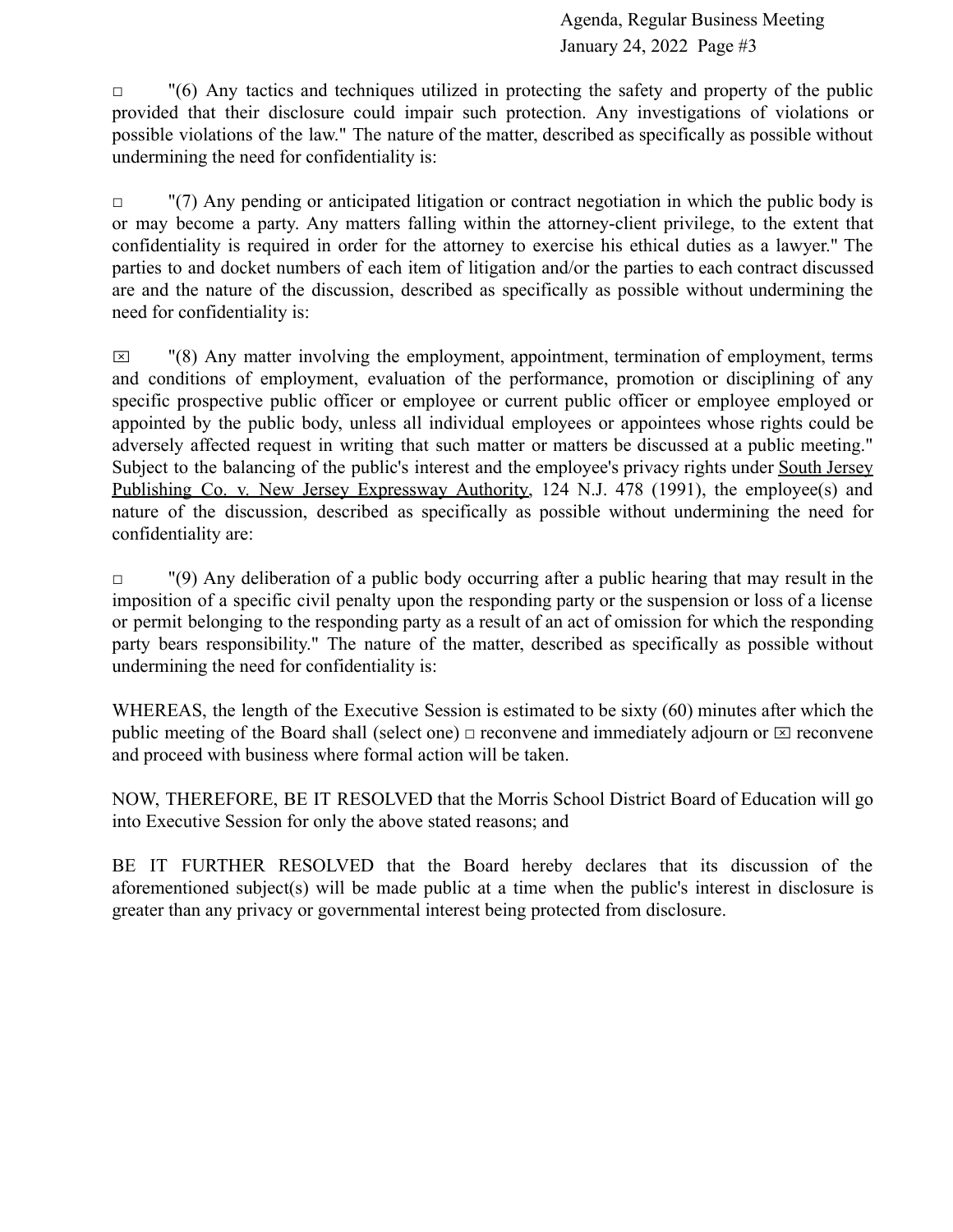# **BOARD OF ORGANIZATION**

*DISTRICT - PULLED*

**1. Board Committees -** *Revised*

Motion, that upon the recommendation of the Interim Superintendent, the Board of Education approve the members of Board Committees as [attached](https://drive.google.com/file/d/1jB4HNCKqq7kbZVPFgb-GdFdy_RRCQZBE/view?usp=sharing).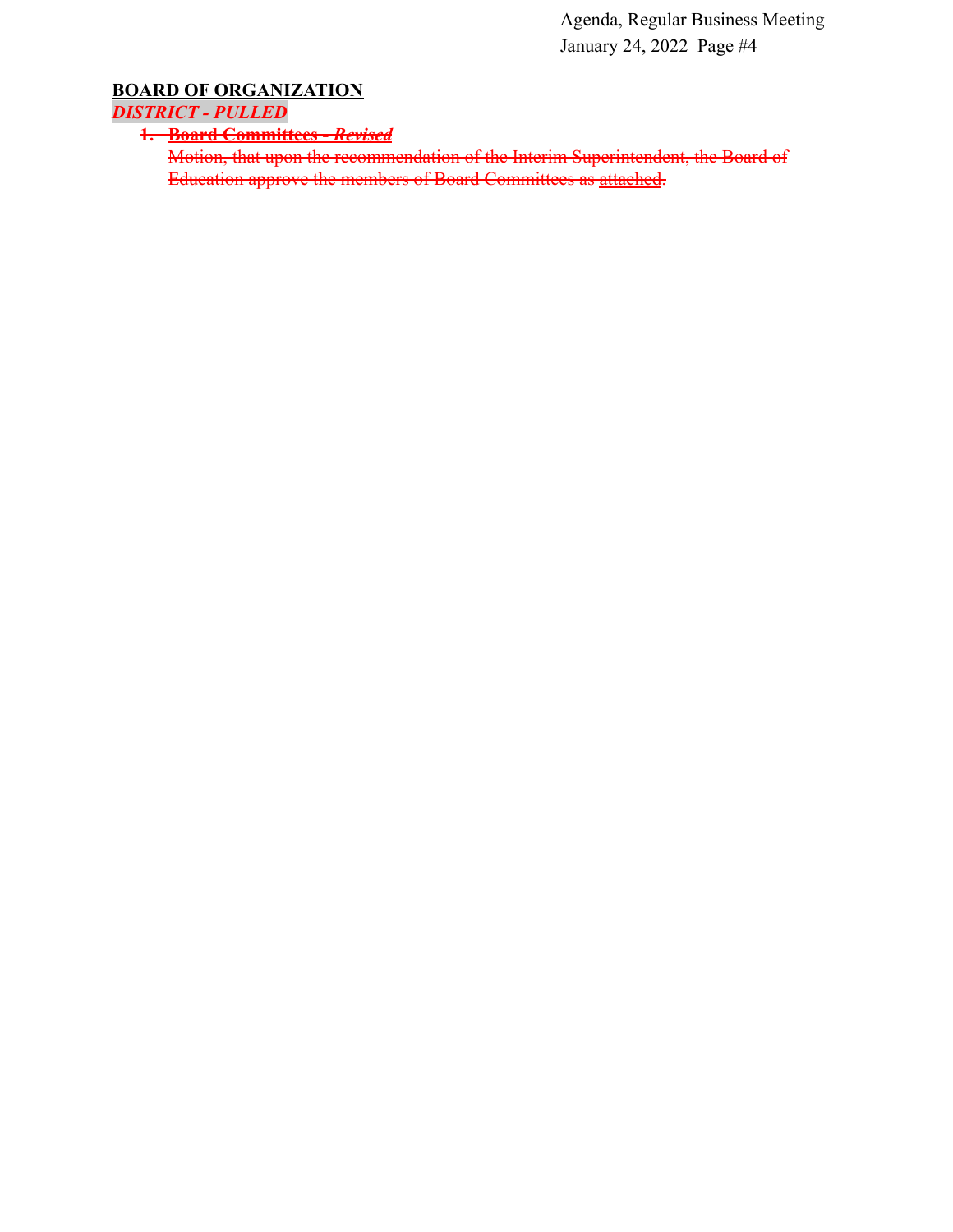#### *DISTRICT* **MINUTES**

Motion #1 that upon the recommendation of the Interim Superintendent, the Board of Education, approve executive session minutes from the regular business meeting of:

January 5, 2022

Motion #2 that upon the recommendation of the Interim Superintendent, the Board of Education, approve minutes from the regular business meeting of:

January 5, 2022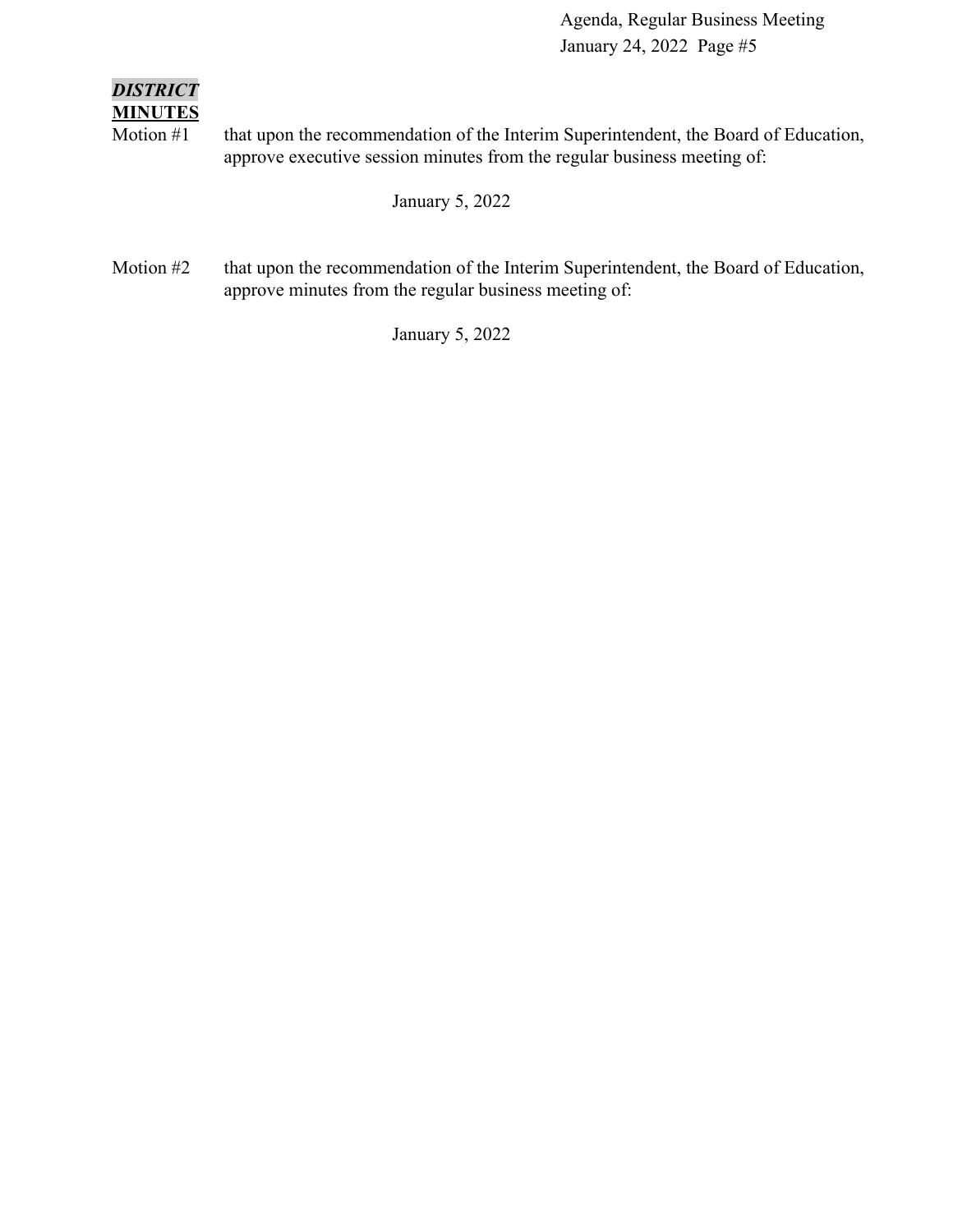# **POLICY** *DISTRICT*

*OFFICE STAFF CALENDAR 2022-2023*

Motion  $# 1$  that upon the recommendation of the Interim Superintendent, the Board of Education approve the Office Staff Calendar for the 2022-2023 school year:

[2022-2023 Office Staff Calendar](https://docs.google.com/document/d/1OrzGSK8AFKHJ4qkTAJSnzrCGLFGLoOzq/edit?usp=sharing&ouid=116999334560462810204&rtpof=true&sd=true)

#### *DISTRICT*

## *MAINTENANCE & CUSTODIAL STAFF CALENDAR 2022-2023*

Motion  $#2$  that upon the recommendation of the Interim Superintendent, the Board of Education approve the Maintenance & Custodial Staff Calendar for the 2022-2023 school year:

[2022-2023 Maintenance & Custodial Staff Calendar](https://docs.google.com/document/d/1gL5j_yzgowLbO_SZrmKW1Ecjnfyv9iNe/edit?usp=sharing&ouid=116999334560462810204&rtpof=true&sd=true)

### *DISTRICT*

#### *SCHOOL CALENDAR 2022-2023*

Motion  $# 3$  that upon the recommendation of the Interim Superintendent, the Board of Education approve the School Calendar for the 2022-2023 school year:

[2022-2023 School Calendar](https://drive.google.com/file/d/1o6rDcg4uuZnO_w5c3FSjOKyx_qM7GOz4/view?usp=sharing)

## *DISTRICT*

### *SECOND READING*

Motion #4 that upon the recommendation of the Interim Superintendent, the Board of Education approve for second reading the following new/revised bylaws/policies/regulations:

> [2414 Programs and services for students in high poverty and high need school districts](https://drive.google.com/file/d/1vwwLneTCTadyni-y4tkuDFf-Lwx8gtcm/view?usp=sharing) [2467 Surrogate Parents and Resource Family Parents](https://docs.google.com/document/d/1TkoOk4gxjIBmttbQk8Y-UyWF7Qs6PWOO/edit?usp=sharing&ouid=116999334560462810204&rtpof=true&sd=true) [3221 Evaluation of Teachers](https://docs.google.com/document/d/117zOn6kvqTdtC2zqRpKFPGEh3paOk2Fa/edit?usp=sharing&ouid=116999334560462810204&rtpof=true&sd=true) [3222 Evaluation of Teaching Staff Members, Excluding Principals, Vice Principals,](https://docs.google.com/document/d/1n4EVLKBmoqIX-grejmON1vCa5HDTH55t/edit?usp=sharing&ouid=116999334560462810204&rtpof=true&sd=true) [and Assistant Principals](https://docs.google.com/document/d/1n4EVLKBmoqIX-grejmON1vCa5HDTH55t/edit?usp=sharing&ouid=116999334560462810204&rtpof=true&sd=true) [3224 Evaluation of Principals, Vice Principals, Assistant Principals](https://docs.google.com/document/d/1fyUEvVv1xOm5lIYQDnUoxYUUigvMS2RU/edit?usp=sharing&ouid=116999334560462810204&rtpof=true&sd=true) [5751 Sexual Harassment of Students](https://docs.google.com/document/d/1sfOrTf1sMk8pZS-eMC0MsYu0NeRQMLXF/edit?usp=sharing&ouid=116999334560462810204&rtpof=true&sd=true) [6115.01 Federal Awards/ Funds Internal Controls - Allowability of Costs](https://docs.google.com/document/d/1JbOnKDBx6jWIE6pZzI2Cc4JI0-UATklq/edit?usp=sharing&ouid=116999334560462810204&rtpof=true&sd=true) [6115.02 Federal Awards/ Funds Internal Controls -Mandatory Disclosures](https://docs.google.com/document/d/1nIeIIgLeg8fzN1KOes9SR7BVY_IigJX1/edit?usp=sharing&ouid=116999334560462810204&rtpof=true&sd=true) [6155.03 Federal Awards/ Funds Internal Controls - Conflict of Interest](https://docs.google.com/document/d/1OTbrk-9uKGmBpe-msbjfSIu9aaw-K3-S/edit?usp=sharing&ouid=116999334560462810204&rtpof=true&sd=true) [6311 Contracts for Goods or Services Funded by Federal Grants](https://docs.google.com/document/d/19EcDRTHxTKFyHW8OOV4E5XO2CtileFT4/edit?usp=sharing&ouid=116999334560462810204&rtpof=true&sd=true) [8540 School Nutrition Programs](https://docs.google.com/document/d/1wF8QflxXh-MEcCNl1X42vzD4IsqIHlxC/edit?usp=sharing&ouid=116999334560462810204&rtpof=true&sd=true) [8550 Meal Charges / Outstanding Food Service Bill](https://docs.google.com/document/d/1OkfQR0kB_CdLZSHdJ5Z9PRJOXPzTzmxK/edit?usp=sharing&ouid=116999334560462810204&rtpof=true&sd=true) [9210 Parent Organizations](https://docs.google.com/document/d/1JxcpOl-gt8cur3IXQvtsWCGkpQb2PD5H/edit?usp=sharing&ouid=116999334560462810204&rtpof=true&sd=true) [9713 Recruitment by Special Interest Groups](https://docs.google.com/document/d/1gScMn5Imo75IL2oC3T6aLptkfrjxTonw/edit?usp=sharing&ouid=116999334560462810204&rtpof=true&sd=true)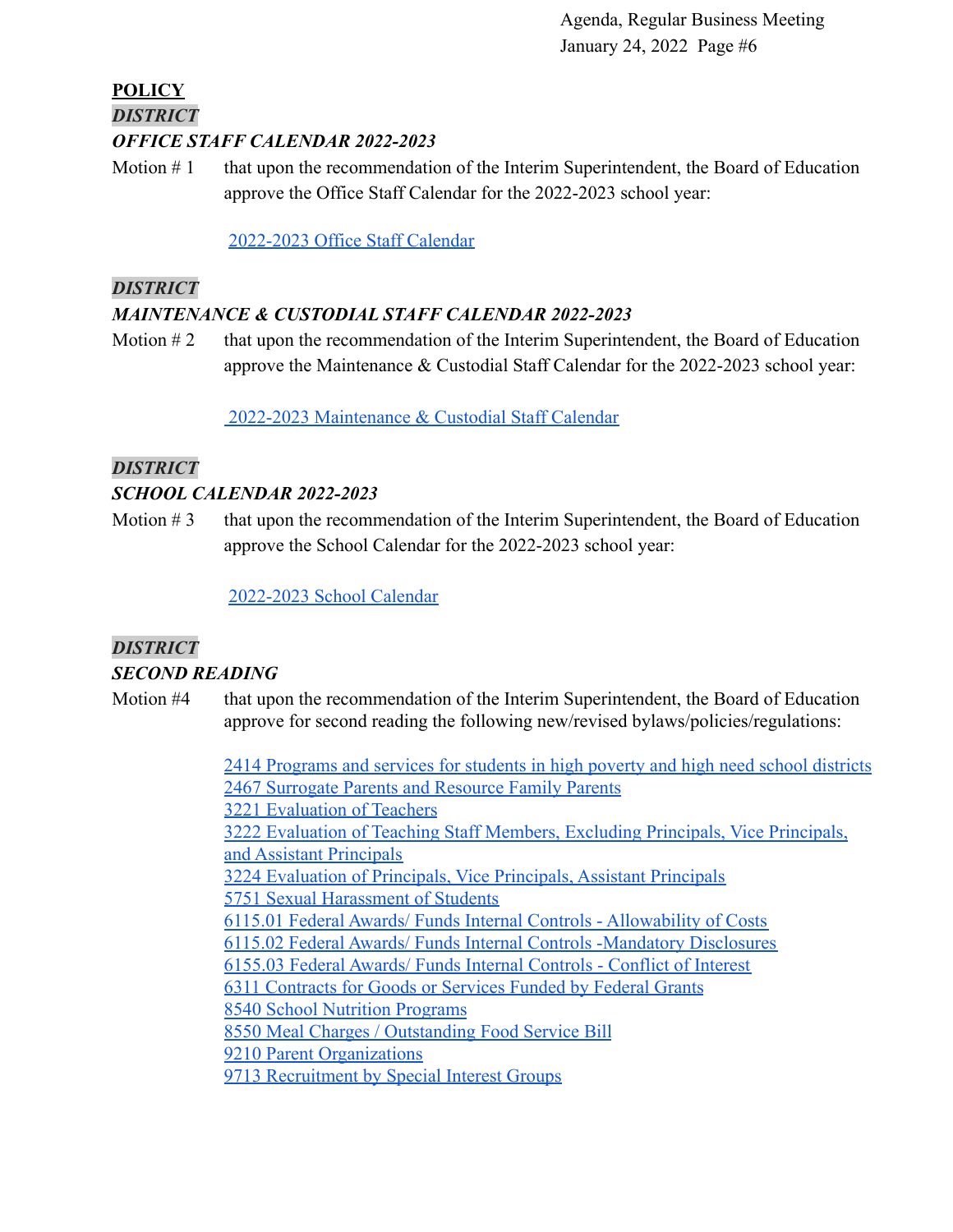## *DISTRICT FIRST READING*

Motion #5 that upon the recommendation of the Interim Superintendent, the Board of Education approve for first reading the following new/revised bylaws/policies/regulations:

> [1643 Family Leave](https://drive.google.com/file/d/1LHz-nEfzHSH5LXCK7KHoqgJX8MSKJnSC/view?usp=sharing) [3111 Creating Positions](https://drive.google.com/file/d/1aQfUbxqomuRTgzwQY_IvcX3Ke6Q-2Jqn/view?usp=sharing) [3124 Employment Contract](https://drive.google.com/file/d/1Be3-aH1RnG6NR6hN9YKDZjEPkPn-zjQ8/view?usp=sharing) [3125 Employment of Teaching Staff Members](https://drive.google.com/file/d/1ToeTHDQop9eg27QiSo84l7nqTpn6oWPG/view?usp=sharing) [3126 District Mentoring Program](https://drive.google.com/file/d/123G8zV0x1YVXwlizvgTtrj0-raCCb32i/view?usp=sharing) [3134 Assignment of Extra Duties](https://drive.google.com/file/d/16J9DA_KbQ6pWe-0fZpyy2HLDzGf7m703/view?usp=sharing) [3141 Resignation](https://drive.google.com/file/d/1JcTOVmeooXK3K6b2ge4XENZvmJz4efw-/view?usp=sharing) [3142 Nonrenewal of Nontenured Teaching Staff Member](https://drive.google.com/file/d/11p3xlSrw2sJURi61reiKJ947bpBX1WTn/view?usp=sharing) [3144 Certification of Tenure Charges](https://drive.google.com/file/d/1tiVzfVf4CGe720QID-kDxnDWSI0VXStA/view?usp=sharing) [3159 Teaching Staff Member/School District Reporting Responsibilities](https://drive.google.com/file/d/1TMuNG_PoptC4Zj0q1Q6kt5X4a_2xMv1_/view?usp=sharing) [3218 Use, Possession, or Distribution of Substances](https://drive.google.com/file/d/1BnCMSTizTf25vsKfzo7CW2CqsQmDa5nF/view?usp=sharing) [3223 Evaluation of Administrators, Excluding Principals, Vice Principals, and](https://drive.google.com/file/d/1X7Ggs35fdgRfcPBNOKuh74rXvMikTOsJ/view?usp=sharing) **[Assistant Principals](https://drive.google.com/file/d/1X7Ggs35fdgRfcPBNOKuh74rXvMikTOsJ/view?usp=sharing)** [3322 Staff Member's Use of Personal Cellular Telephones/Other Communications](https://drive.google.com/file/d/1Y-QuWxnYg9AFxBPlbSygjqJzS5CP-JlO/view?usp=sharing) **[Devices](https://drive.google.com/file/d/1Y-QuWxnYg9AFxBPlbSygjqJzS5CP-JlO/view?usp=sharing)** [3421.13 Postnatal Accommodations](https://drive.google.com/file/d/126rfz085QivyWxAO1bz_edY2jnAqwvPP/view?usp=sharing) [3437 Military Leave](https://drive.google.com/file/d/1cKF7wMZM4dxErAfMidQVe8-rTJYWXLto/view?usp=sharing) [4125 Employment of Support Staff Members](https://drive.google.com/file/d/1Q3qRjtdJDRfgHf1gjotAQ8QwjZU177Vb/view?usp=sharing) [4146 Nonrenewal of Nontenured Support Staff Member](https://drive.google.com/file/d/1uF0e_Y0w2c6DKNJEGKxjAefqEQgTIXYw/view?usp=sharing) [4159 Support Staff Member/School District Reporting Responsibilities](https://drive.google.com/file/d/1SivGwojSk9ENuJzcw_5DYeUoMcUDwBlZ/view?usp=sharing) [4218 Use, Possession, or Distribution of Substances](https://drive.google.com/file/d/1t55hnBoOZOnQCvSEGx--GxIBX1GzmPti/view?usp=sharing) [4322 Staff Member's Use of Personal Cellular Telephones/Other Communication](https://drive.google.com/file/d/1GOttN3wap37r87nqKL_nunQRMGKldNs3/view?usp=sharing) **[Devices](https://drive.google.com/file/d/1GOttN3wap37r87nqKL_nunQRMGKldNs3/view?usp=sharing)** [4324 Right of Privacy](https://drive.google.com/file/d/1eGkjKSM5d7rFwtTAAi2hdG9KzwHr7DY6/view?usp=sharing) [4421.13 Postnatal Accommodations](https://drive.google.com/file/d/10IniTHSfj341AT8AnYKQC4kEmHEyX2OK/view?usp=sharing) [4437 Military Leave](https://drive.google.com/file/d/1su7vpv1TWdRnT-ccJVgKLAibO0GhvSMM/view?usp=sharing)

[0141.2 Board Member and Term Receiving District](https://drive.google.com/file/d/17VZP43HMl0Ys7Kq-Kr9YZewBNcKy48q-/view?usp=sharing)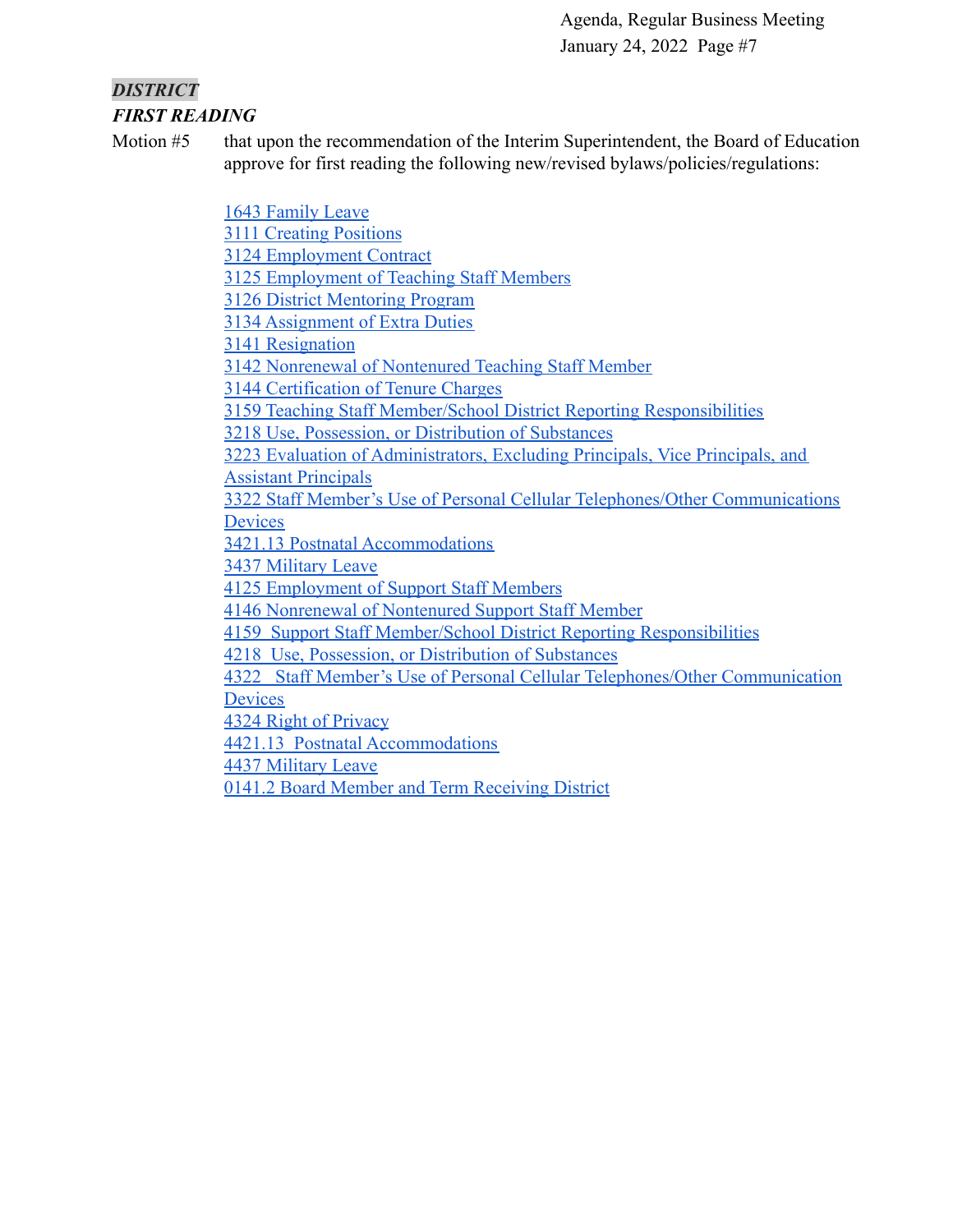### **EDUCATIONAL MATTERS**

*PK-8*

## *HARASSMENT, INTIMIDATION, AND BULLYING REPORT*

Motion #1 that, upon the recommendation of the Interim Superintendent, the Board of Education accept the Harassment, Intimidation, and Bullying report for the period ending, January 5, 2022.

## *9-12*

#### *FIELD TRIP 2021-2022*

Motion #2 that, upon the recommendation of the Interim Superintendent, and the Board Curriculum Committee, the Board of Education approve the following field trip. ([See attached Educational folder](https://drive.google.com/file/d/1OzpnirJNQKbDzWzgq4qzxSB9T_rifGq7/view?usp=sharing).)

# *9-12*

### *SCHOOL SOCIAL WORK PROGRAM*

Motion #3 that, upon the recommendation of the Interim Superintendent, and the Board Curriculum Committee, the Board of Education approve the following [School Social Work Program](https://drive.google.com/file/d/1FI75uwE83CCzcEk_K6cTr-SaGBTahWMY/view?usp=sharing).

# *MEF GRANTS*

### *9-12*

Motion #4 that, upon the recommendation of the Interim Superintendent, the Board of Education accept monies from the Morris Educational Foundation for the following grants:

| Amount   | School     | Project                         |
|----------|------------|---------------------------------|
| \$732.71 | <b>MHS</b> | Improving Learning Through the  |
|          |            | Circuit: Hands-On Manipulatives |
|          |            | and Collaborative Activities    |

Science is best learned by hands-on activities including labs, manipulatives and dissections. Research also shows that students who physically experience scientific concepts understand them more deeply. The healthcare pathway at the high school includes human biology, dynamics of healthcare, medical terminology, and patient care communication. These are all classes that incorporate collaboration, manipulatives, and inquiry to promote student learning. This grant will be used to purchase a Circuit Maker which is a die-cutting machine where one can create images and designs with Design Maker software and then print them out. Materials that can be used in this machine include cardstock, vinyl, wood, and fabric. Students have the ability to learn and demonstrate engineering design processes in addition to actually creating manipulatives that can be used in their classes. Instead of just providing models or diagrams when teaching body systems, each student will be able to create his/her own manipulator to take home as a study tool. For instance, instead of just diagramming a skeletal model of the human body, students can create individual bones, put the bones together from the disarticulated skeleton and then write descriptions on the back.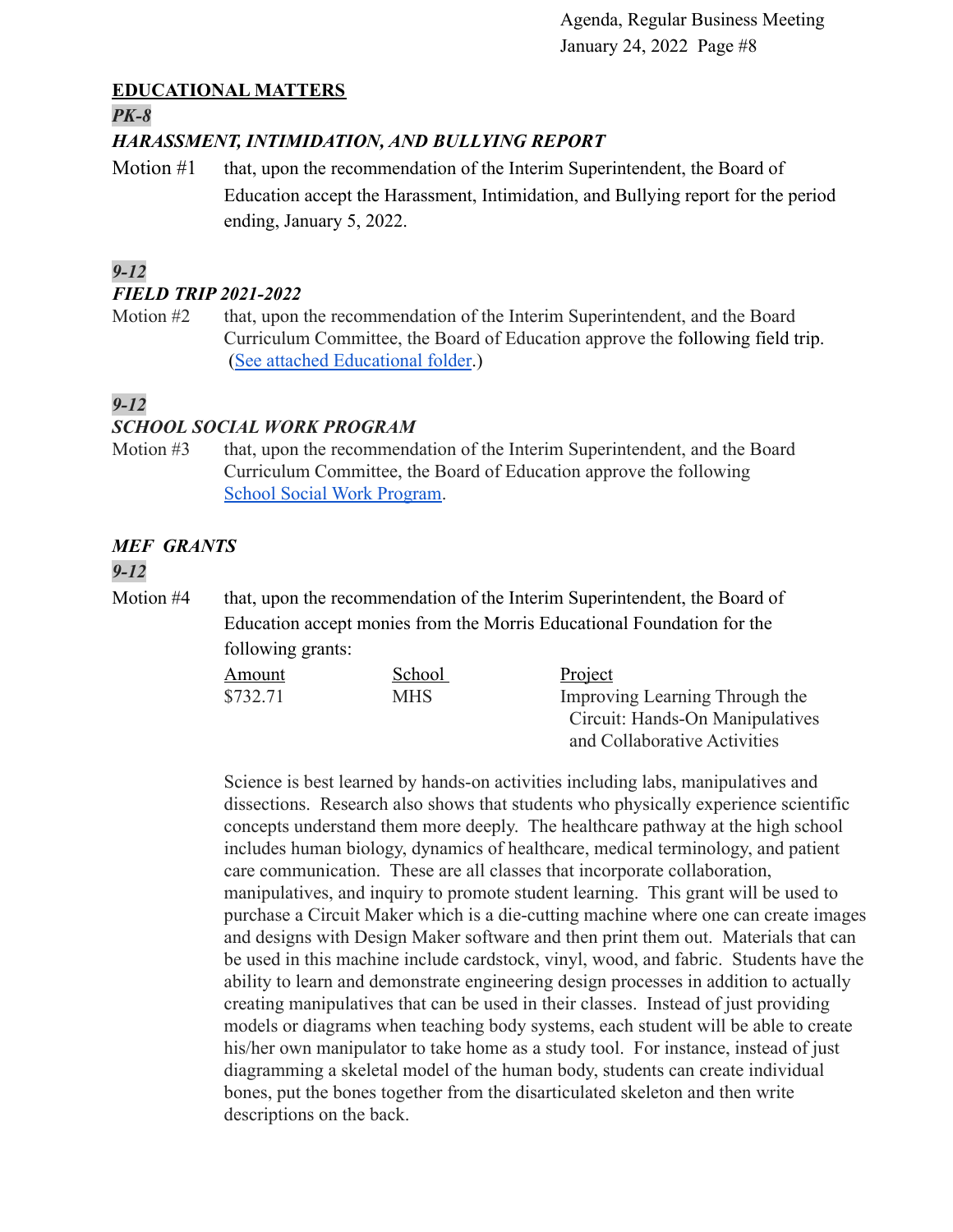\$1,050.00 TJ Teacher SELebraton- Social Emotional Learning Wellness for **Staff** 

While there has been considerable research and attention focused on the positive impact of social-emotional learning skills for students, equal consideration must be given to the social-emotional development of the educators responsible for teaching, coaching, and modeling these skills. During designated staff meetings, Michael C. Selbst, PH.D., BCBA-D, Executive Director of Behavior Therapy Associates, will provide a virtual workshop presentation on "Teacher SELebration"/ a two-part virtual workshop series. During the presentation, there will be a balance of current trends and SEL content, evidence-based strategies, and opportunities for participants to practice SEL skills. Helping school educators better understand their own self-care and self-compassion will enhance the knowledge and understanding of the MSD's student, family, and community needs through the lens of teacher and staff Social and Emotional Learning. These workshops will take place for the staff of the Thomas Jefferson School and Woodland School.

#### *DISTRICT*

*PK-8*

### *COMMUNITY SCHOOL GREAT HORIZONS AND ADULT SCHOOL 2021-2022*

Motion #5 that, upon recommendation of the Interim Superintendent, the Board of Education approve the following courses and instructors for the Spring 2022 semester of the Community School Great Horizons and Adult School programming. ([See attached Educational folder](https://drive.google.com/file/d/1wip0YOg0sbghLY0nC4-KlZWGKTZHuvhM/view?usp=sharing)). Fees paid from collected tuition.

### *DISTRICT*

#### *COMMUNITY SCHOOL - SPRING 2022 TRIPS*

Motion #6 that, upon recommendation of the Interim Superintendent, the Board of Education approve the following trips for the Spring 2022 semester of the Community School programming. ([See attached Educational folder\)](https://drive.google.com/file/d/1ROINOpmGkHc8AlME8168wTWQsnuFxe63/view?usp=sharing)

> This program is contacted with and run through Group Tours and Travel LLC and there is no out of pocket expense for the Community School. A per person registration fee is paid to the Community School for each participant.

## *PK-8*

### *2021-2022 ARP AFTER SCHOOL PROGRAM*

Motion #7 that, upon the recommendation of the Interim Superintendent and the Board Curriculum Committee, the Board of Education approve the ARP After School Program at each of the elementary schools for the 2021-2022 school year.

| Program:     | <b>ARP After School Program</b>                                    |
|--------------|--------------------------------------------------------------------|
| Description: | Academic support for grades K-5                                    |
|              | The Afterschool Program through ARP-ESSER (American Rescue)        |
|              | Plan Elementary and Secondary Schools Emergency Relief) will       |
|              | provide expanded learning time for identified students grades 2-5. |
|              | The program will total 10 weeks and will provide 6 weeks dedicated |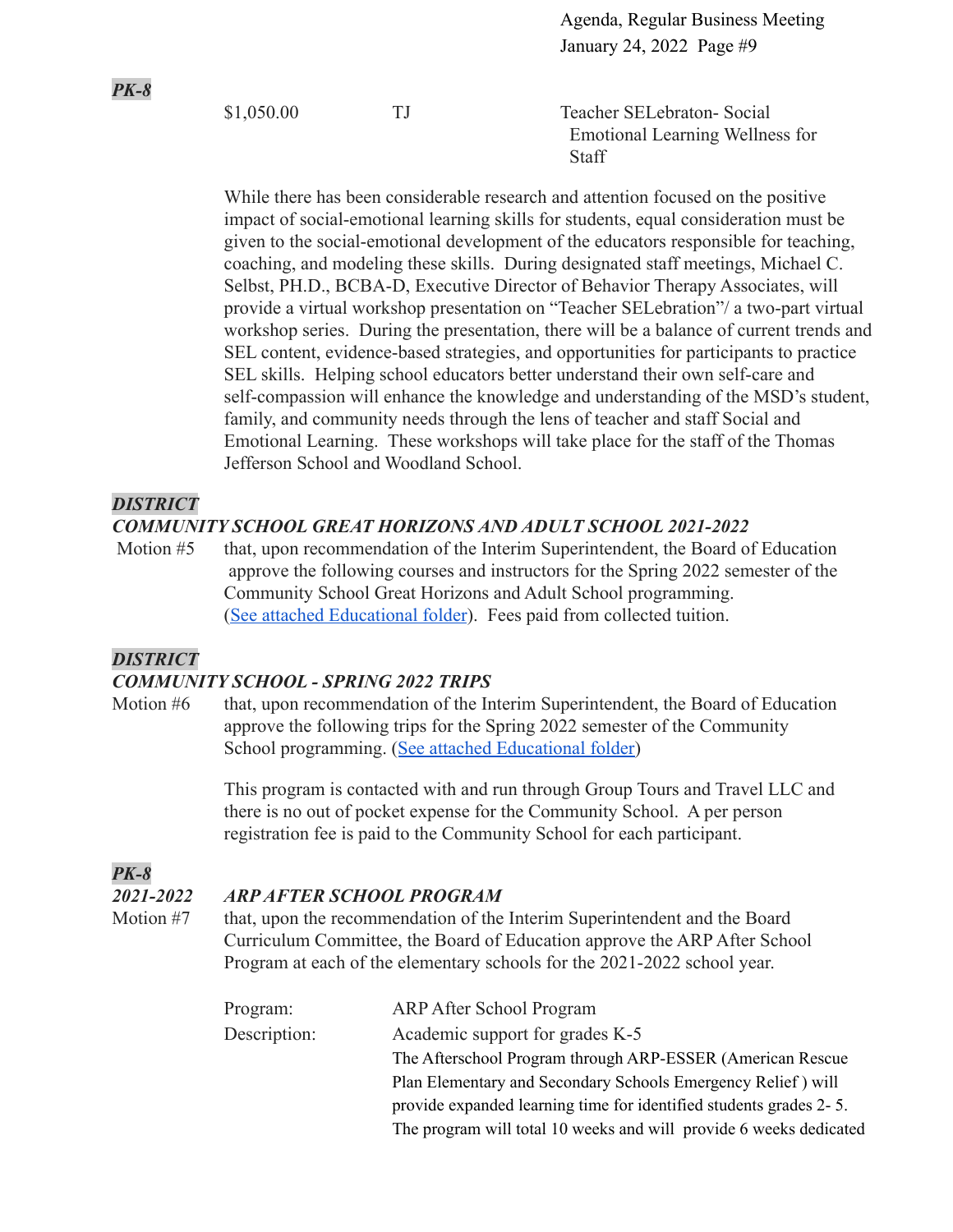weeks of math support and 4 dedicated weeks of ELA support (timeframes based on the diagnostic and Start Strong data). Dates: January, 2022 - June, 2022 Funding Source: ARP grant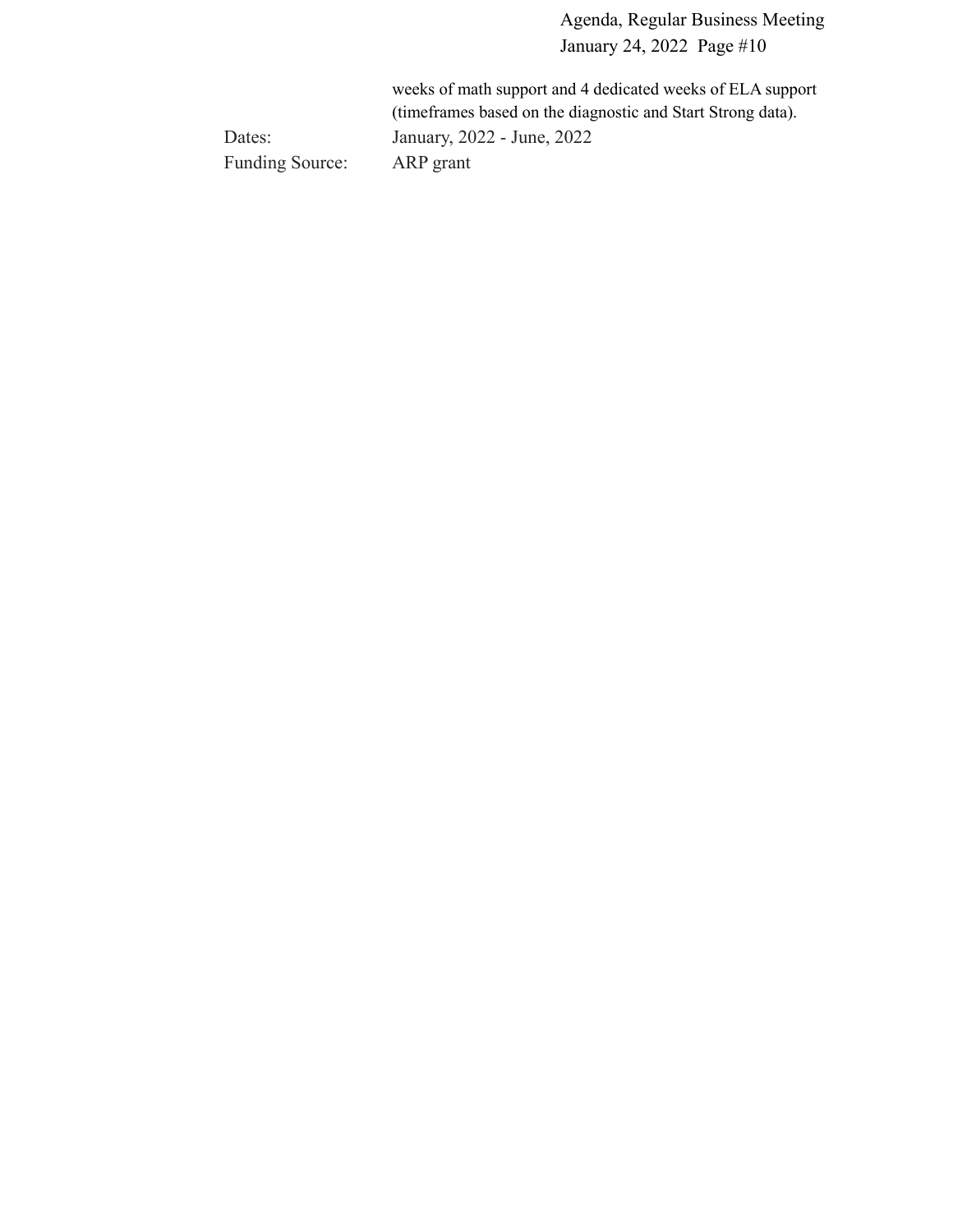# **PUPIL SERVICES** *DISTRICT*

#### *OUT OF DISTRICT ROSTER*

Motion #1 that, upon the recommendation of the Interim Superintendent, the Board of Education approve placements and instructional services for students with disabilities, including those received by the district and those attending schools for which tuition is charged, for the month of January as noted in the detailed listing maintained on file in the Board Secretary's office.

#### **EXPLANATION**

Students with IEPs whose needs cannot be met in the programs that exist within the district are placed in outside private and public schools approved by the New Jersey Department of Education for students with disabilities. Attendance is monitored monthly in order to ensure students are enrolled as agreed and the state-mandated contract with each school states that two weeks' notice is required for removal of a student. Case managers make at least two visits per school year for each student enrolled in one of these schools, including one visit that involves the convening of an IEP Team to complete an annual review of the student's IEP. In order to preserve confidentiality, all students are identified only by their local and/or state identification numbers in any listing that is maintained outside the Office of Pupil Services.

# *PK-8 STIPULATION OF SETTLEMENT*

Motion #2 that, upon the recommendation of the Superintendent, the Board of Education approve Stipulation of Settlement resolving a dispute pertaining to student #702697. The Stipulation of Settlement is on file in the office of the Director of Pupil Services.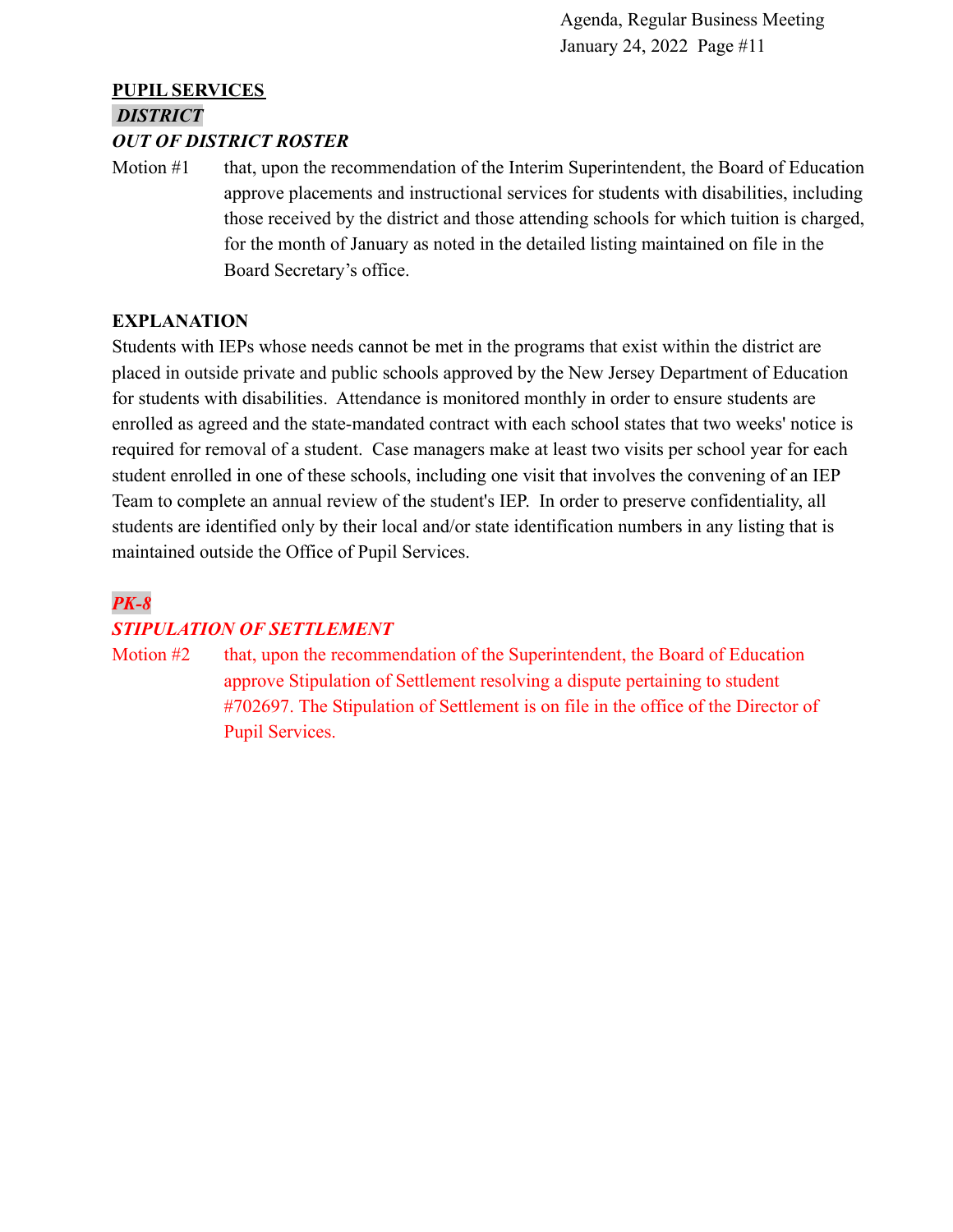#### **HUMAN RESOURCES**

#### *PK-8*

#### *ESTABLISH POSITION(S) 2021-2022*

Motion #1 that, upon the recommendation of the Interim Superintendent, the Board of Education establish the following position(s) for the 2021-2022 school year:

 $\geq$  (1) 1.0 ABS, HC (eff. 01/14/22)

 $\geq$  (1) 1.0 PreK Special Education - Self Contained, TBD

#### *RESIGNATION(S)/TERMINATION(S)/RETIREMENT(S) 2021-2022*

Motion #2 that, upon the recommendation of the Interim Superintendent, the Board of Education approve the resignation(s), termination(s) and/or retirement(s) of the following staff according to the effective date and reason shown:

| <b>DISTRICT</b>                        |                   |
|----------------------------------------|-------------------|
| Demopoulos, Angelica                   | March 1, 2022     |
| 1.0 Social Worker, PS                  | Resigned          |
| Denny-Williams, Tracey                 | March 1, 2022     |
| 1.0 Bus Aide, TRANS                    | Resigned          |
| Hartman, Erica                         | February 25, 2022 |
| 1.0 Director of Technology Integration | Resigned          |
| Underhill, Jacqueline                  | April 1, 2022     |
| 1.0 Bus Aide, TRANS                    | Retired           |
| $PK-8$                                 |                   |
| Avegno, Abdel                          | March 15, 2022    |
| 1.0 Phys. Ed., FMS                     | Resigned          |

#### *PK-8 RESCIND MOTION – APPOINTMENT(S) 2021-2022*

Motion #3 that, upon the recommendation of the Interim Superintendent, the Board of Education Rescind the approval for the following support staff due to recall.

#### *APPOINTMENT(S) 2021-2022 \*/\*\**

Motion #5 that, upon the recommendation of the Interim Superintendent, the Board of Education approve the appointment of the following to the position/s stated at the annual salary rates and effective date/s shown, and further that the Board of Education approve the submission to the County Superintendent applications for emergency hiring, pending approval of all Human Resource documents and/or requirements and each applicant's attestation that s/he has not been convicted of any disqualifying crime pursuant to the provisions of N.J.S.A. 18a6-7.1 et seq.; 18:39-17 et seq.; 18A:6-4.13 et seq.: In place of:

|                              |                                               |                   | TIL DIACE OF |
|------------------------------|-----------------------------------------------|-------------------|--------------|
| Suyal, Neha<br>$1.0$ ABS, HC | \$25,760<br>\$20 hr, 7 hrs/day, 184 days/year | 01/03/22-06/30/22 |              |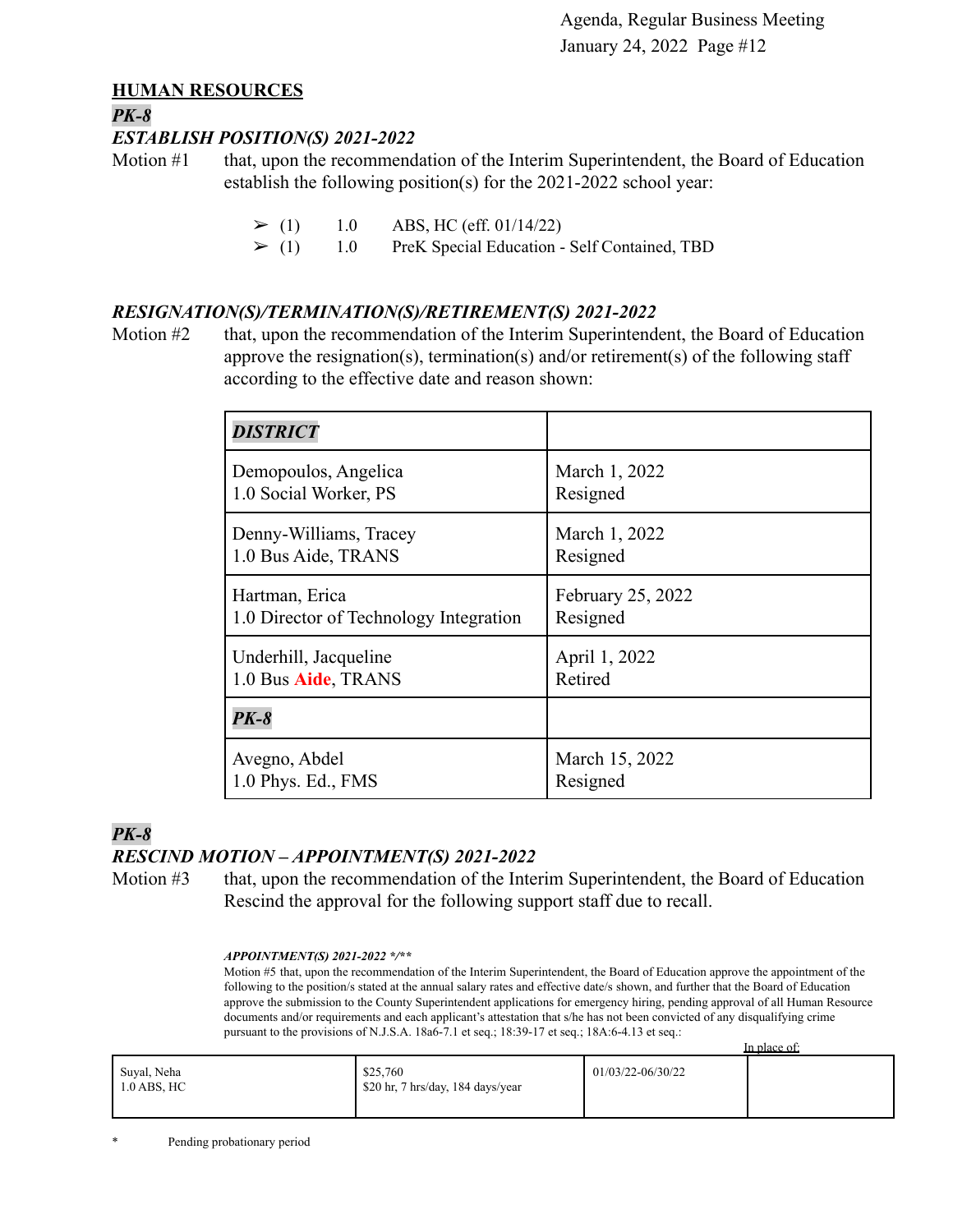- \*\* Pending completion of paperwork
- \* Previously Approved under Human Resources Motion #5 on the December 20, 2021 Board of Education Agenda.

#### *APPOINTMENT(S) 2021-2022 \*/\*\**

Motion #4 that, upon the recommendation of the Interim Superintendent, the Board of Education approve the appointment of the following to the position/s stated at the annual salary rates and effective date/s shown **(changes in bold)**, and further that the Board of Education approve the submission to the County Superintendent applications for emergency hiring, pending approval of all Human Resource documents and/or requirements and each applicant's attestation that s/he has not been convicted of any disqualifying crime pursuant to the provisions of N.J.S.A. 18a6-7.1 et seq.; 18:39-17 et seq.; 18A:6-4.13 et seq.:

|                                                                                         |                                                  |                                        | In place of:                                          |
|-----------------------------------------------------------------------------------------|--------------------------------------------------|----------------------------------------|-------------------------------------------------------|
| $PK-8$                                                                                  |                                                  |                                        |                                                       |
| Dawkins, Shanee<br>$1.0$ ABS, LLC                                                       | \$25,760<br>\$20/hr, 7 hrs/day, 184<br>days/year | 01/03/22-06/30/22                      | Barragan, L.<br>Resigned                              |
| Jagoo, Charline<br>1.0 ABS, HC                                                          | \$25,760<br>\$20/hr, 7 hrs/day, 184<br>days/year | $01/14/22 - 06/30/22$                  | Est. 01/24/22                                         |
| Maderna, Lisa<br>1.0 Language Arts, FMS                                                 | \$56,042<br>BA, Step 1                           | 09/13/21-02/23/22<br>02/24/22-06/30/22 | Fidalgo, M.<br>Schmitt, C.<br>Leave Replacement       |
| Meeks, Maureen<br>1.0 Art, HC $(9/1/22 - 2/2/22)$<br>1.0 Gr. 2, WD $(2/3/22 - 6/30/22)$ | \$62,077<br>MA, Step 6                           | 09/01/22-02/02/22<br>02/03/22-06/30/22 | Brown, C.<br>Jacobs-Pennetti, S.<br>Leave Replacement |
| Rogalsky, Erica<br>1.0 Spec. Ed. Math, FMS                                              | \$61,112<br>BA, Step 8                           | 03/28/22-06/30/22                      | Viersma, E.<br>Reassigned                             |
| Alfieri, Daniel<br>1.0 Language Arts, FMS                                               | \$64,692<br>BA, Step 10                          | 02/22/22-06/30/22                      | Landy, S.<br>Reassigned                               |
| Downing, Sean<br>1.0 Language Arts, FMS                                                 | \$56,042<br>BA, Step 1                           | 09/01/21-06/30/22<br>(Revised date)    | McAndrew, B.<br>Leave Replacement                     |
| <b>DISTRICT</b>                                                                         |                                                  |                                        |                                                       |
| Fulgenzi, Daniel                                                                        | \$35,000                                         | $01/11/22 - 06/30/22$                  | Danus, J.                                             |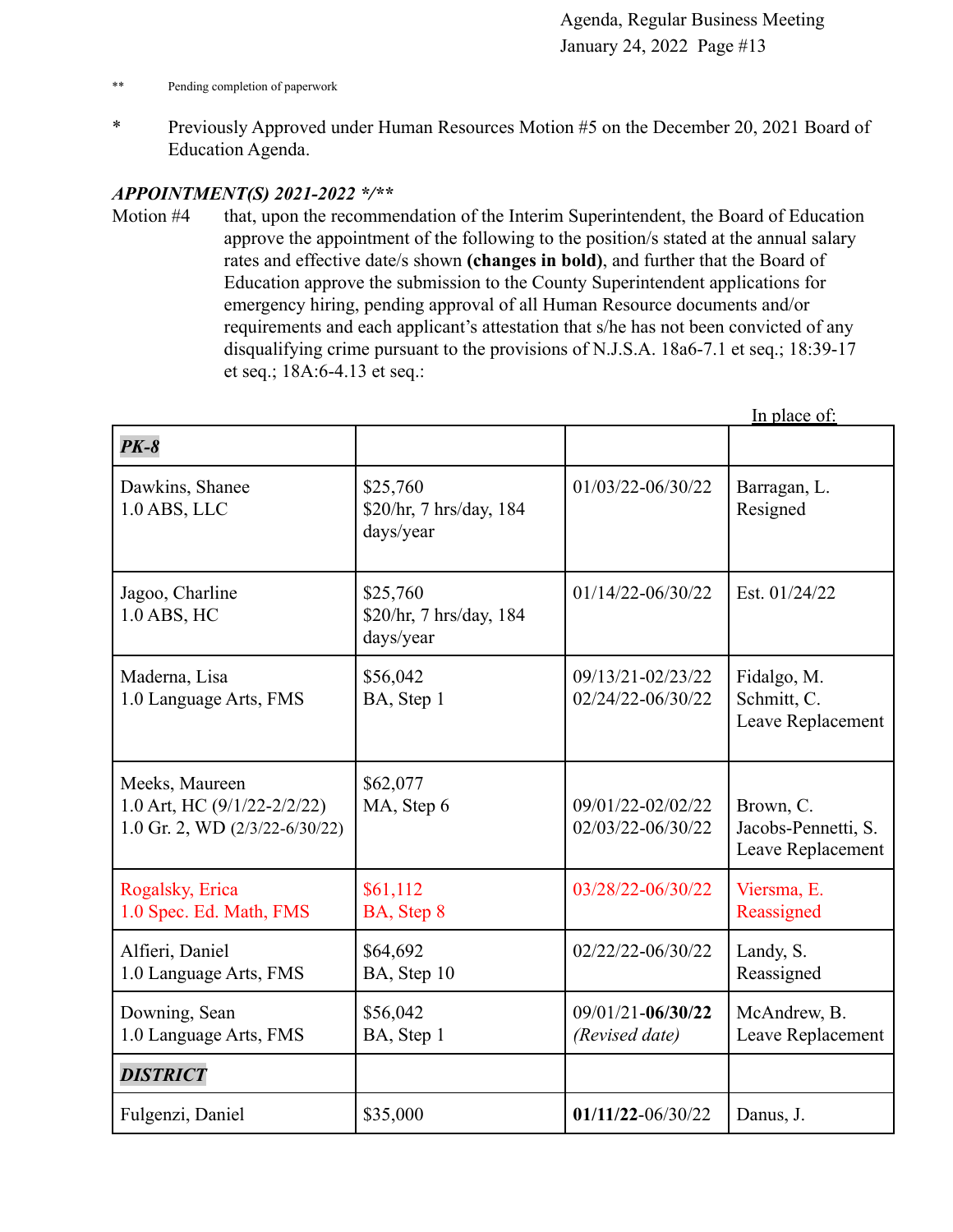| 1.0 Cafeteria Driver/<br>Floater, B&G                        |                                                                | (Revised date)        | Reassigned               |
|--------------------------------------------------------------|----------------------------------------------------------------|-----------------------|--------------------------|
| Irizarry, Adelphy<br>1.0 Computer Technician,<br><b>TECH</b> | \$57,000                                                       | $01/31/22 - 06/30/22$ | Casendino, R.<br>Retired |
| Rodriguez, Tito<br>1.0 Bus Driver, Trans.                    | \$32,400<br>\$30 hr., 6 hrs/day, 180<br>days/year              | $01/24/22 - 06/30/22$ | Est. 7/20/20             |
| Rubino, Ronald<br>0.5 Bus Driver, Trans.                     | \$16,200<br>\$30 hr., 3 hrs/day, 180<br>days/year<br>(revised) | $01/03/22 - 06/30/22$ | Employee $\#6600$        |

\*Pending completion of paperwork

\*\*Pending probationary period

## *TRANSFER(S), CHANGE(S) OF ASSIGNMENT, TITLE AND OR/ SALARY 2021-2022 \**

Motion #5 that, upon the recommendation of the Interim Superintendent, the Board of Education approve the change(s) of assignment and/or salary for the following certified staff:

| Employee            | <b>Current Position</b>          | <b>New</b><br>Position                | Salary                                                                                 | In Place of:              | Effective |
|---------------------|----------------------------------|---------------------------------------|----------------------------------------------------------------------------------------|---------------------------|-----------|
| $PK-8$              |                                  |                                       |                                                                                        |                           |           |
| Cardona, Heiddi     | 1.0 Custodian,<br><b>MHS</b>     | 1.0 Foreman,<br>AH                    | \$49,454<br>(\$47,879 Step 6)<br>975 License.<br>\$<br>Stipend<br>\$<br>600 Longevity) | Meehan, C.<br>Retired     | 01/25/22  |
| Landy, Sarah        | 1.0 Language Arts,<br><b>FMS</b> | 1.0 Special<br>Ed. Lang.<br>Arts, FMS | N/A                                                                                    | Employee<br>#6443         | 02/22/22  |
| Sommer,<br>Jeanette | 1.0 ELL, FMS                     | 1.0 ELL, HC                           | N/A                                                                                    | Ygnacio, N.<br>Reassigned | 01/03/22  |
| <b>DISTRICT</b>     |                                  |                                       |                                                                                        |                           |           |
| Lodein, Bassam      | 1.0 Main., B&G                   | N/A                                   | \$47,426<br>$($47,426 +$<br>888 License<br>Stipend)                                    | N/A                       | 10/27/21  |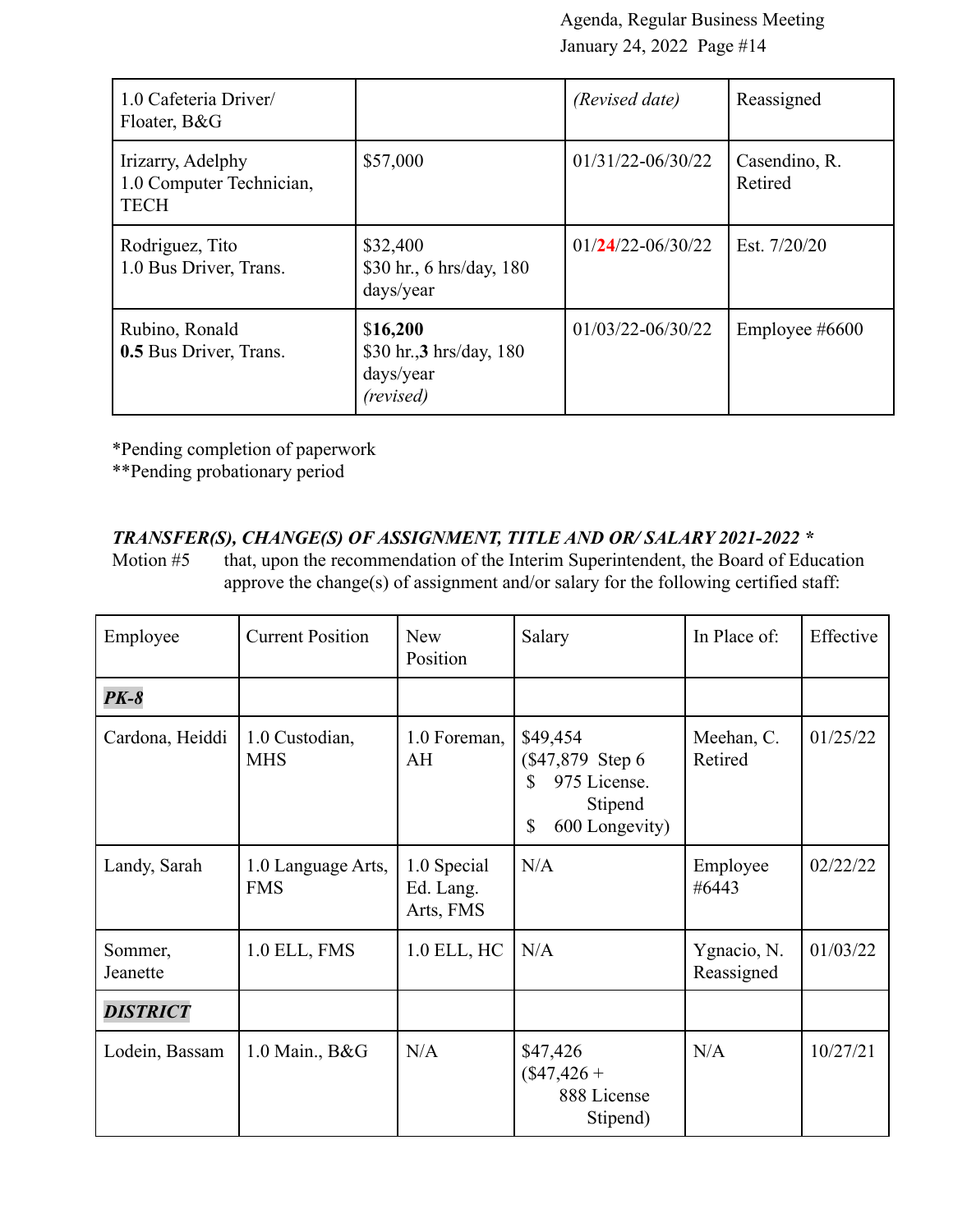| Rodriguez,<br>Celia Patricia | 1.0 Bus Aide,<br>Trans.       | N/A                              | $$14,850$ (\$15 per<br>hour, 5.5 hrs/day,<br>180 days/year | N/A                    | 01/25/22 |
|------------------------------|-------------------------------|----------------------------------|------------------------------------------------------------|------------------------|----------|
| Walker, Carla                | 1.0 District<br>Registrar, CO | 1.0 Class V<br>Secretary,<br>B&G | \$58,745 Step 13<br>$($58,370 +$<br>375 Longevity)         | Maxton, A.<br>Resigned | 03/11/22 |

\*Pending probationary period

#### *TRANSFER(S), CHANGE(S) OF ASSIGNMENT, TITLE AND OR/ SALARY 2022-2023 \**

Motion #6 that, upon the recommendation of the Interim Superintendent, the Board of Education approve the change(s) of assignment and/or salary for the following certified staff:

| Employee       | <b>Current Position</b>      | <b>New</b><br>Position     | Salary                                                                          | In Place of:         | Effective |
|----------------|------------------------------|----------------------------|---------------------------------------------------------------------------------|----------------------|-----------|
| $PK-8$         |                              |                            |                                                                                 |                      |           |
| Hackett, Akeem | 1.0 Custodian,<br><b>LLC</b> | 1.0 Foreman,<br><b>LLC</b> | \$62,454<br>(\$60,479 Step 13)<br>1,000 Longevity<br>License<br>975<br>Stipend) | Hudak, J.<br>Retired | 08/01/22  |

\*Pending probationary period

#### *JOB DESCRIPTION(S) 2021-2022*

Motion #7 that, upon the recommendation of the Interim Superintendent, the Board of Education approve the following job descriptions:

| $PK-8$          |                                                              |
|-----------------|--------------------------------------------------------------|
|                 | <b>Administrator for Extended School Programs</b>            |
| <b>DISTRICT</b> |                                                              |
|                 | <b>MTSS Teacher on Special Assignment - ARP Grant Funded</b> |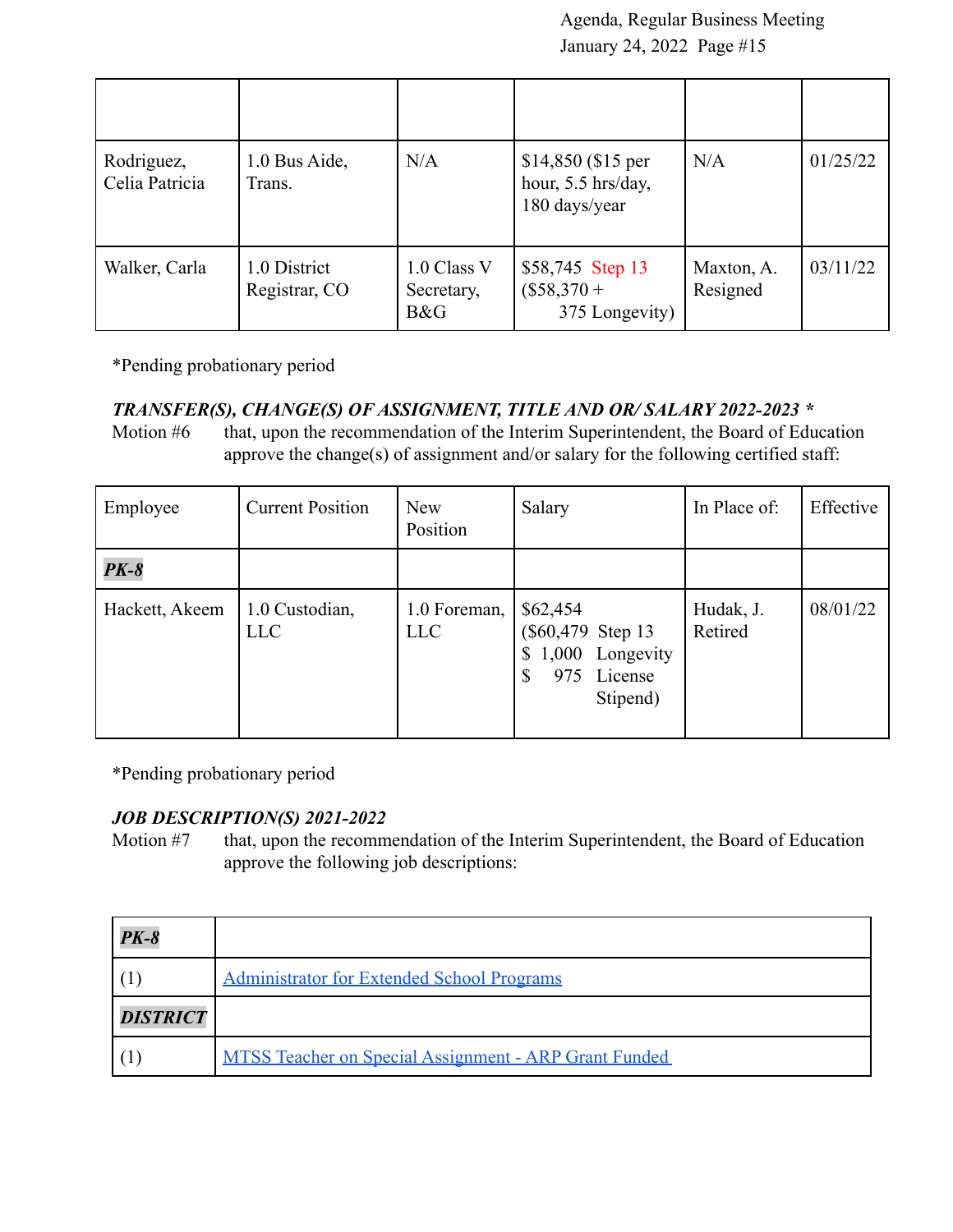### *DISTRICT SUBSTITUTE APPOINTMENTS 2021-2022*

Motion #8 that, upon the recommendation of the Interim Superintendent, the Board of Education approve the following name(s) be added to the list of substitutes, and approve all Morris School District Substitute Teachers to also provide service as Teacher Assistant, ABS, and Lunchroom Playground Aide **(revisions in bold)** as assigned for the 2021-2022 school year, and further that the Board of Education approve submission to the County Superintendent application for emergency hiring and each applicant's attestation that s/he has not been convicted of any disqualifying crime pursuant to the provisions of N.J.S.A 18A:6-7.1 et seq., 18A:6-4.13 et seq.:

### **Teacher:**

Arney, Emily (eff. 01/14/22) Boradia, Heny (eff. 01/12/2022) Campbell, Talizah (eff. 01/25/22) Della Fera, Sharon (eff.01/04/2022) Gillespie, Christina (eff. 01/13/22) Harrison, Heather (eff. 01/19/22) Hessami, Bashira (eff. 01/15/22) (assigned classroom at MHS only) Izzo, Michelle (eff. 1/11/2022) Muheisen, Diana (eff. 01/20/22)

## **BUS DRIVER:**

Hill, Nicole (eff. 1/3/2022)

## **BUS AIDE**

Figueroa, Domingo (eff. 01/21/22)

### *STUDENT TEACHER APPOINTMENTS 2021-2022*

Motion #9 that, upon the recommendation of the Interim Superintendent, the Board of Education approve the following name(s) be added to the list of student teachers, and approve all Morris School District Student Teachers, as assigned for the 2021-2022 school year, and further that the Board of Education approve submission to the County Superintendent application for emergency hiring and each applicant's attestation that s/he has not been convicted of any disqualifying crime pursuant to the provisions of N.J.S.A 18A:6-7.1 et seq., 18A:6-4.13 et seq.:

## *PK-8*

Chaplin, Madison (eff. 01/24/22) (Montclair University) DePaola, Angela (eff. 01/18/22) (Rowan University) Shaw, Bianca (eff. 01/21/22) (Saint Elizabeth University) Testa, Alexandra (eff. 01/21/22) (Rutgers University)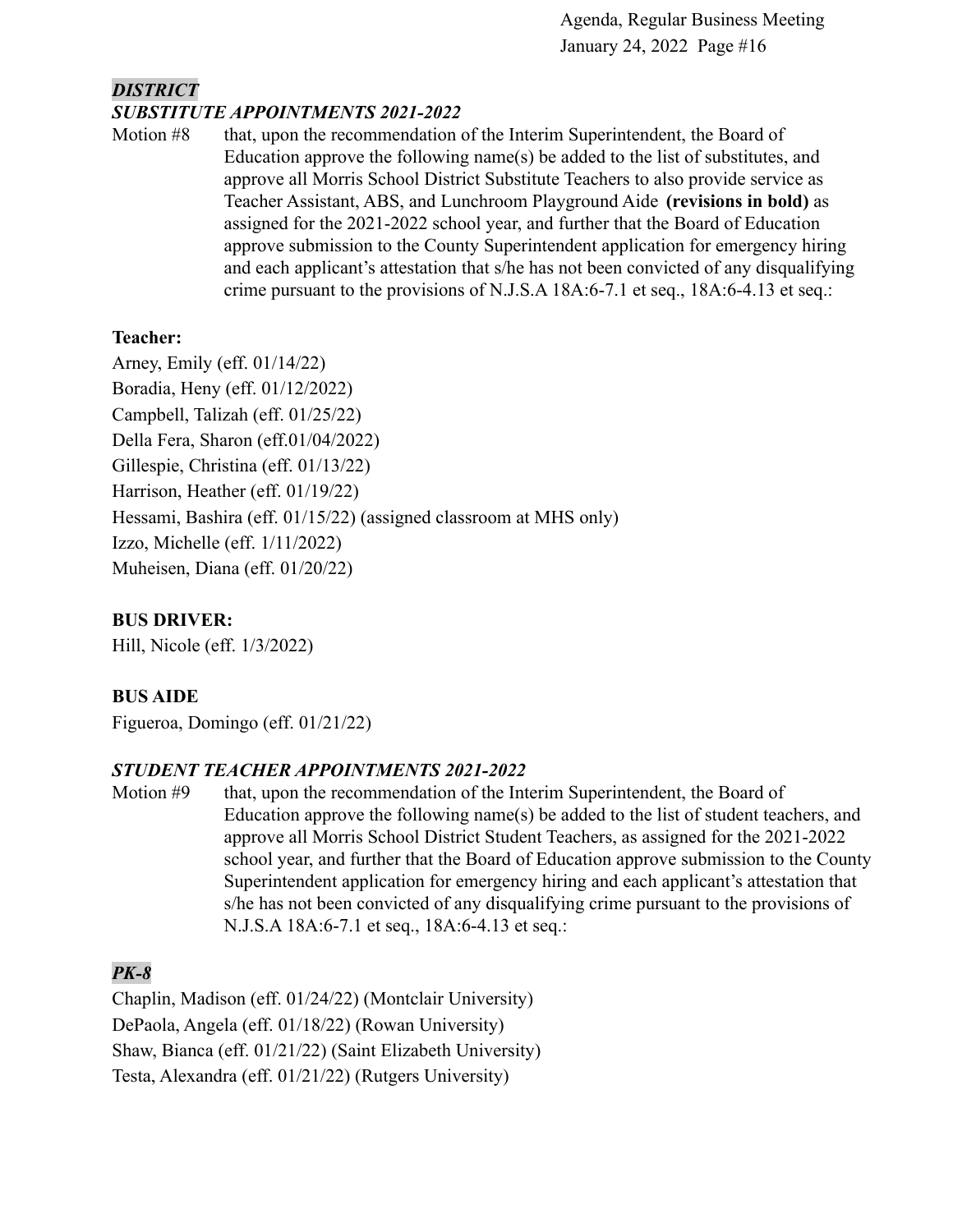#### *LEAVE(S) OF ABSENCE 2021-2022*

Motion #10 that, upon the recommendation of the Interim Superintendent, the Board of Education approve a leave of absence to the following staff members under the conditions stated and effective dates shown:

| $PK-8$                                             |                                                                                                                     |                                                                  |
|----------------------------------------------------|---------------------------------------------------------------------------------------------------------------------|------------------------------------------------------------------|
| Carolan, Nicole<br>1.0 PreK, LLC                   | $01/17/22 - 04/08/22$                                                                                               | FMLA **                                                          |
| Gomez, Katherine<br>1.0 Teacher Asst., LLC         | 05/12/22-06/15/22<br>09/01/22-12/05/22<br>12/06/22-03/09/23                                                         | FMLA **<br>FMLA**<br>NJFLA **                                    |
| Jacobs-Pennetti, Sarah<br>1.0 Grade 2, WD          | $02/15/22 - 04/08/22$<br>$04/18/22 - 06/22/22$<br>$09/01/22 - 09/16/22$<br>(Revised Dates)                          | Maternity <sup>*</sup><br>FMLA**<br>FMLA**                       |
| Sommer, Jeanette<br>1.0 ELL, HC                    | 01/10/22-06/30/22                                                                                                   | FMLA - Intermittent **                                           |
| Brown, Mara<br>1.0 Math, FMS                       | $02/22/22 - 04/08/22$<br>$04/18/22 - 06/22/22$<br>$09/01/22 - 09/16/22$<br>$09/19/22 - 12/09/22$<br>(Revised Dates) | Maternity <sup>*</sup><br>FMLA **<br>FMLA **<br>NJFLA **         |
| McAndrew, Brynn<br>1.0 Language Arts, FMS          | $09/02/21 - 09/29/21$<br>$09/30/21 - 12/22/21$<br>$12/23/21 - 3/24/22$<br>$03/25/22 - 06/30/22$<br>(Revised Dates)  | Maternity <sup>*</sup><br>FMLA**<br>NJFLA **<br>Childrearing *** |
| <b>DISTRICT</b>                                    |                                                                                                                     |                                                                  |
| Employee #6636                                     | 11/29/21-01/04/23<br>(Revised dates)                                                                                | Admin. Leave ****                                                |
| Employee #7032                                     | 01/04/22-TBD                                                                                                        | Admin. Leave **                                                  |
| Denny-Williams, Tracey<br>1.0 Bus Aide, TRANS      | 10/21/21-01/31/22<br>02/01/22-02/28/22                                                                              | FMLA**<br>Admin. Leave **                                        |
| McCann, Michelle<br>1.0 Occupational Therapist, PS | $3/14/22 - 4/19/22$<br>$4/20/22 - 9/19/22$<br>(Revised Dates)                                                       | Maternity <sup>*</sup><br>FMLA**                                 |

\* Accumulated sick leave may be used up to a period of eight weeks (four weeks before and four weeks after the birth of the baby) – with pay/with benefits.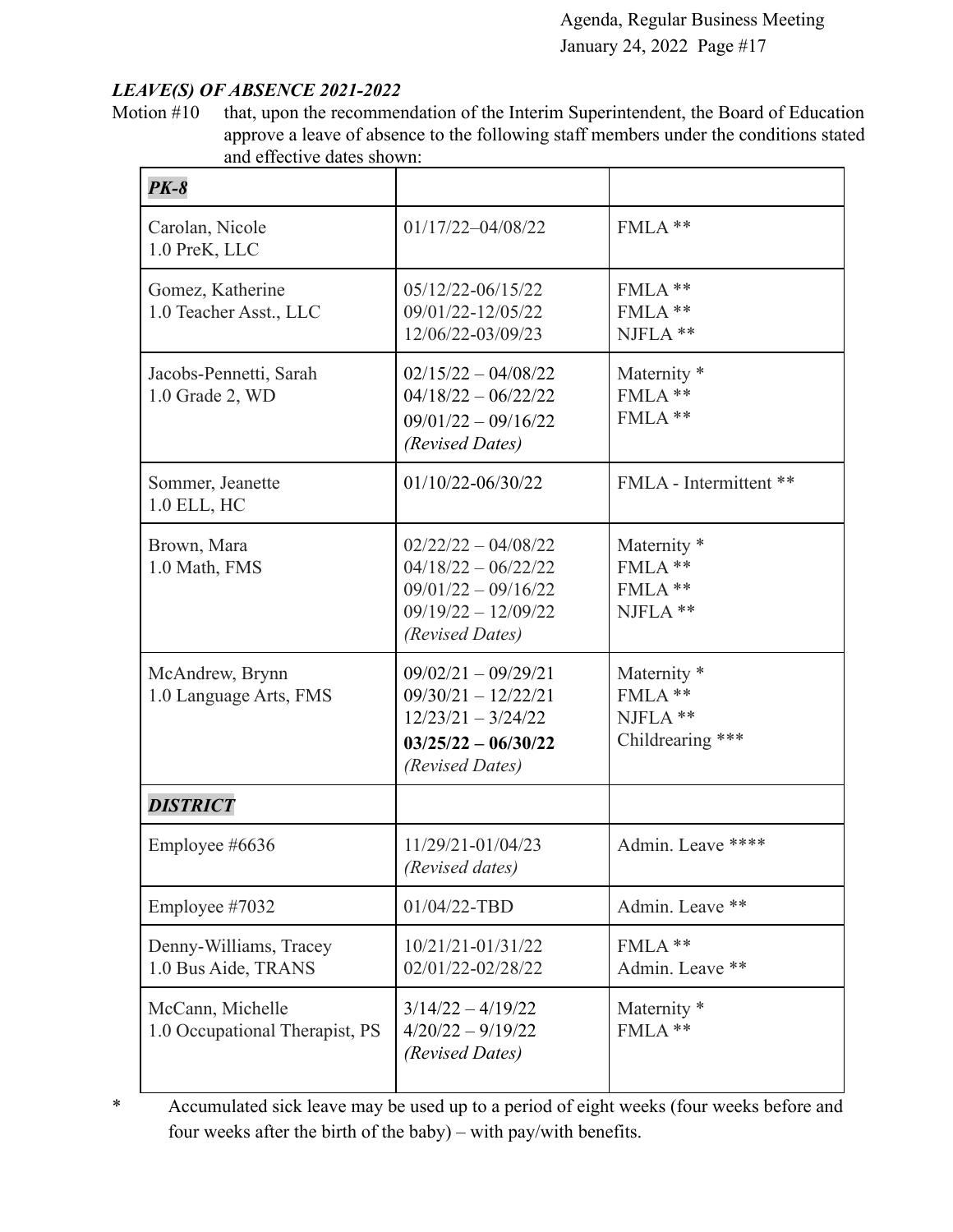- \*\* Without pay/with benefits
- \*\*\* Without pay/without benefits
- \*\*\*\* With pay/with benefits

## *EXTRA PAY 2021-2022*

Motion #11 that, upon the recommendation of the Interim Superintendent, the Board of Education approve the following extra-pay positions for the 2021-2022 school year:

*9-12*

| <b>MORRISTOWN HIGH SCHOOL ATHLETICS</b> |                                                                     |   |         |           |                               |
|-----------------------------------------|---------------------------------------------------------------------|---|---------|-----------|-------------------------------|
| <b>POSITION</b>                         | <b>YR</b><br><b>STAFF</b><br><b>MEMBER</b><br>EXP.<br><b>SALARY</b> |   |         |           | <b>TOTAL</b><br><b>SALARY</b> |
| <b>ATHLETICS - MHS</b>                  |                                                                     |   |         |           |                               |
| <b>Baseball</b>                         |                                                                     |   |         |           |                               |
| <b>Baseball Assistant Coach</b>         | Lopez, Brandon                                                      | 3 | \$5,037 | <b>NG</b> | \$5,037                       |
| <b>Softball</b>                         |                                                                     |   |         |           |                               |
| Softball Assistant Coach                | Roberts, Juliana                                                    |   | \$5,037 | <b>NG</b> | \$5,037                       |
| Softball Assistant Coach                | Aragon, Pedra                                                       |   | \$5,037 | NG        | \$5,037                       |
| <b>Lacrosse</b>                         |                                                                     |   |         |           |                               |
| Head Coach                              | Stadtlander, Sean                                                   |   | \$5,964 | NG        | \$5,964                       |

## *9-12*

| <b>MORRISTOWN HIGH SCHOOL CO-CURRICULAR</b> |                               |            |            |                               |      |
|---------------------------------------------|-------------------------------|------------|------------|-------------------------------|------|
| <b>POSITION</b>                             | <b>STAFF</b><br><b>MEMBER</b> | YR<br>EXP. | <b>INC</b> | <b>TOTAL</b><br><b>SALARY</b> |      |
| <b>CO-CURRICULAR - MHS</b>                  |                               |            |            |                               |      |
| Drama Lighting Coordinator                  | LaVigne, George               |            | \$1,250    | NG                            | .250 |

# *DISTRICT*

| <b>PUPIL SERVICES CO-CURRICULAR</b>             |                     |            |               |                |                     |
|-------------------------------------------------|---------------------|------------|---------------|----------------|---------------------|
| <b>POSITION</b>                                 | <b>STAFF MEMBER</b> | YR<br>EXP. | <b>SALARY</b> | <b>INC</b>     | <b>TOTAL SALARY</b> |
| <b>CO-CURRICULAR - PUPIL</b><br><b>SERVICES</b> |                     |            |               |                |                     |
| <b>Special Education Parent Advisory</b>        | Masur, Julia        |            | <b>\$900</b>  | N <sub>G</sub> | \$900               |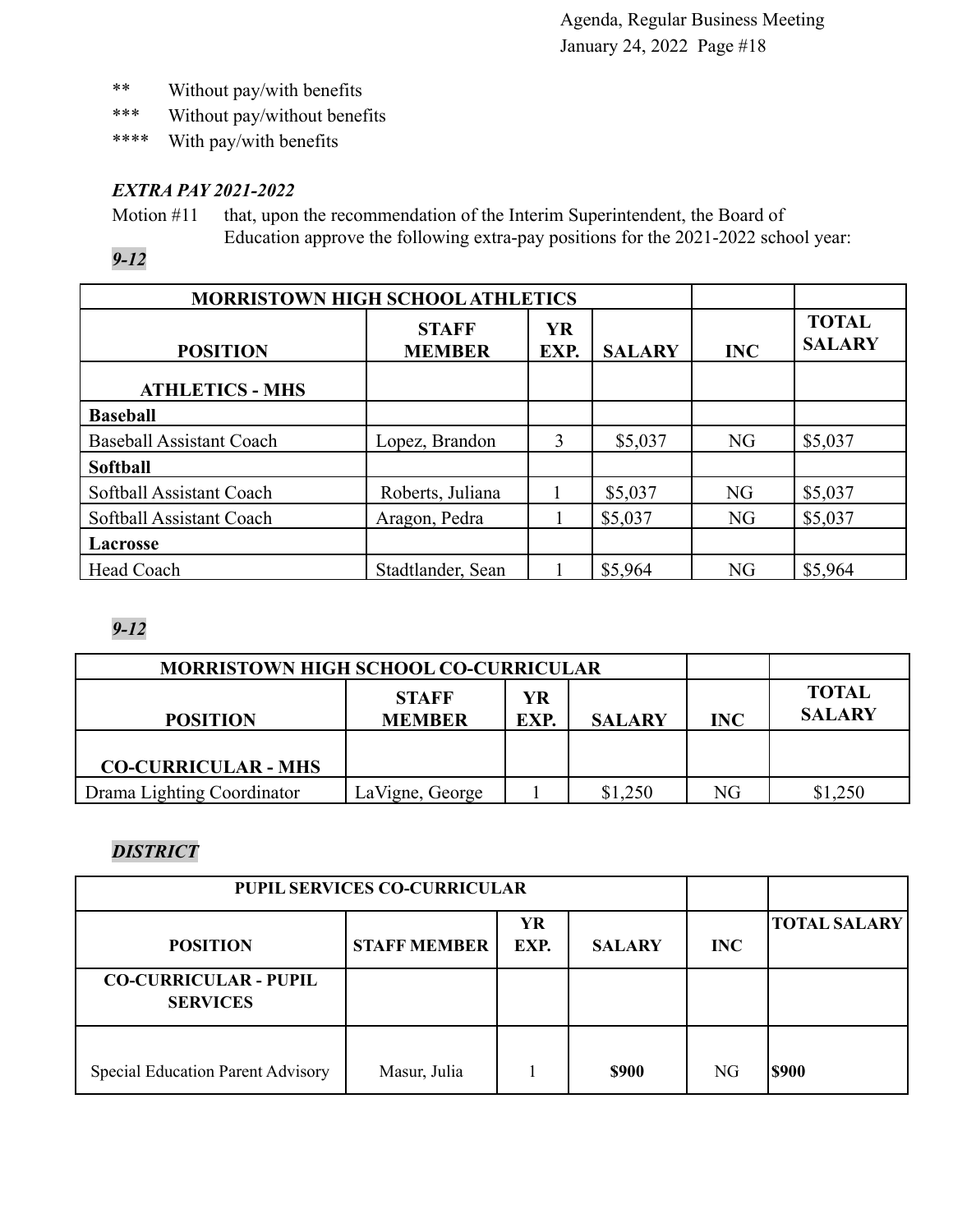ı

## *EXTRA PAY REVISION 2021-2022*

Motion #12 that, upon the recommendation of the Interim Superintendent, the Board of Education approve the following extra-pay positions **(revisions in bold)** for the 2021-2022 school year:

## *9-12*

Г

| <b>MORRISTOWN HIGH SCHOOL ATHLETICS</b> |                                |                         |               |            |                               |  |
|-----------------------------------------|--------------------------------|-------------------------|---------------|------------|-------------------------------|--|
| <b>POSITION</b>                         | <b>STAFF MEMBER</b>            | <b>YR</b><br>EXP.       | <b>SALARY</b> | <b>INC</b> | <b>TOTAL</b><br><b>SALARY</b> |  |
| <b>ATHLETICS - MHS</b>                  |                                |                         |               |            |                               |  |
| Lacrosse:                               |                                |                         |               |            |                               |  |
| Head Coach                              | <b>Kyle Goss (Rescind)</b>     | 5                       | \$0           | NG         | \$0                           |  |
| <b>Assistant Coach</b>                  | Dillon Fontanella              | $\overline{\mathbf{4}}$ | \$0           | NG         | \$0                           |  |
|                                         | (Rescind)                      |                         |               |            |                               |  |
| <b>Assistant Coach</b>                  | Stadtlander, Sean<br>(Rescind) | $\overline{2}$          | \$0           | NG         | \$0                           |  |
| <b>Softball</b>                         |                                |                         |               |            |                               |  |
| Softball Head Coach                     | Flynn, Casey<br>(Rescind)      | 3                       | \$0           | NG         | \$0                           |  |
| Softball Assistant Coach                | Costa, Kelli<br>(Rescind)      | 3                       | \$0           | NG         | \$0                           |  |

# *DISTRICT*

| <b>PUPIL SERVICES CO-CURRICULAR</b>             |                                |                   |               |                |                               |
|-------------------------------------------------|--------------------------------|-------------------|---------------|----------------|-------------------------------|
| <b>POSITION</b>                                 | <b>STAFF MEMBER</b>            | <b>YR</b><br>EXP. | <b>SALARY</b> | <b>INC</b>     | <b>TOTAL</b><br><b>SALARY</b> |
|                                                 |                                |                   |               |                |                               |
| <b>CO-CURRICULAR - PUPIL</b><br><b>SERVICES</b> |                                |                   |               |                |                               |
| Special Education Parent<br>Advisory            | Voswinkel, Amanda<br>(Rescind) |                   | <b>\$600</b>  | N <sub>G</sub> | <b>\$600</b>                  |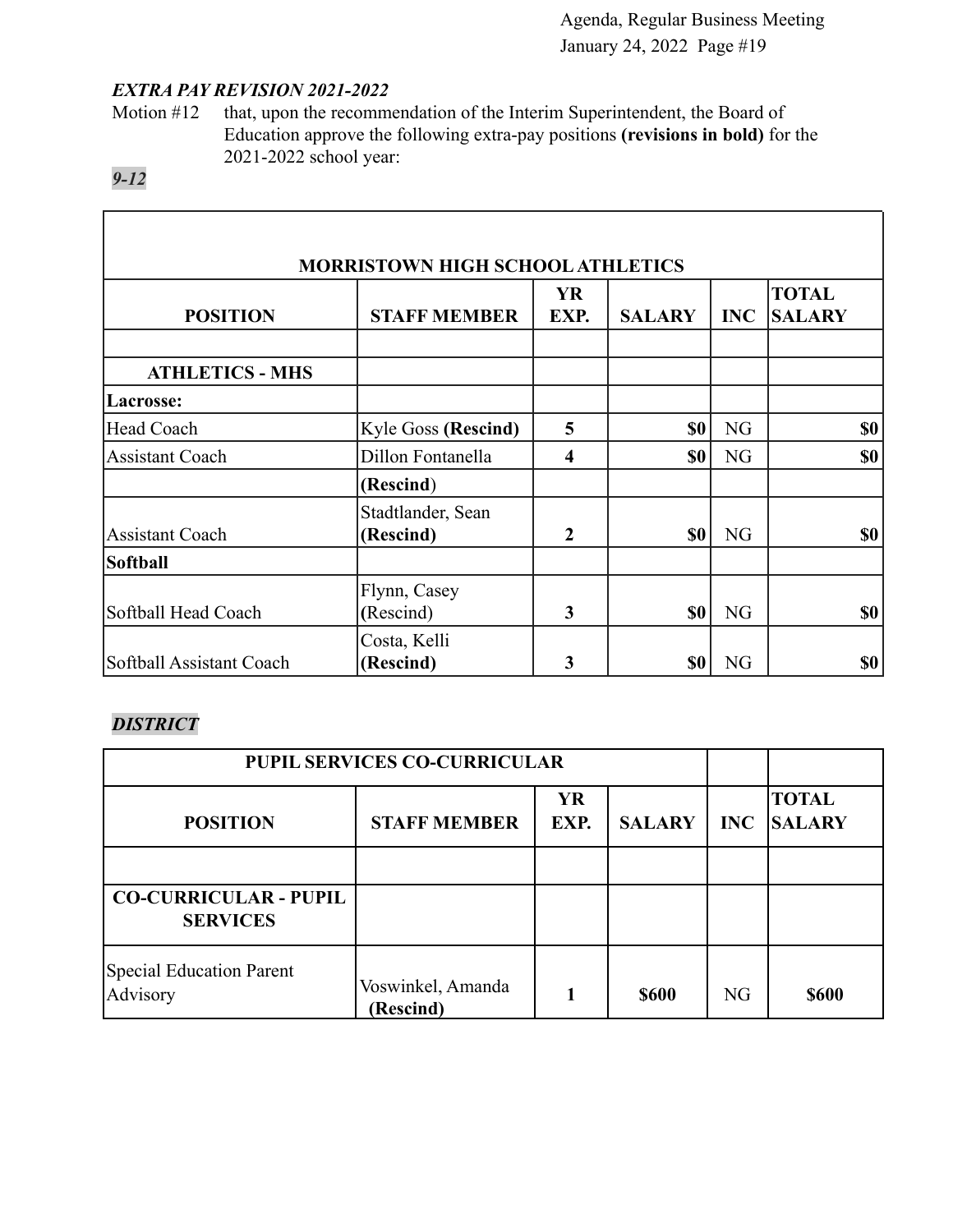#### *PK-8 FMS SPRING MUSICAL 2021-2022*

Motion #13 that, upon the recommendation of the Interim Superintendent, the Board of Education approve the following for the FMS 2021-2022 Spring Musical

| Program: | <b>FMS Spring Musical</b>           |
|----------|-------------------------------------|
| Dates:   | March 4, 2022 and March 5, 2022     |
| Funding: | <b>FMS Student Activity Account</b> |
| Rate:    | As outlined below                   |

Pit Director - \$2,000 David Gallagher

Violinist - \$250 Tomblin, Samantha

**EXPLANATION**: Upon submission of an approved timesheet, staff member will be compensated as outlined above.

#### *DISTRICT*

### *REFERRAL BONUS 2021-2022*

Motion #14 that, upon the recommendation of the Interim Superintendent, the Board of Education authorizes the payment of a referral bonus to the following staff:

| <b>Staff Member</b> | <b>Position</b>        | Location       | <b>Signing Bonus</b> |
|---------------------|------------------------|----------------|----------------------|
| Prudencio, Zulma    | $\vert$ 1.0 Bus Driver | Transportation | \$500                |

**EXPLANATION:** Referred staff member has successfully completed the required ninety (90) day probationary period. Payment will be made to staff member as outlined above.

## *PK-8*

### *COMMUNITY SCHOOL 2021-2022*

Motion #15 that, upon the recommendation of the Interim Superintendent, the Board of Education approve the following Sunrise/Sunset staff. This is retroactive from January 3, 2022 through the end of the fourth marking period, June 22, 2022. Staff will be compensated for actual days worked when school is in session. Any days that Sunrise/Sunset is not operating due to any district closure will not be compensated:

| Casadevall, Adam | Sub. Assistant | \$15.00/hr. |
|------------------|----------------|-------------|
| Opipari, Gessica | Assistant      | \$15.00/hr. |

*EXPLANATION:* Salaries to be paid out of collected tuitions.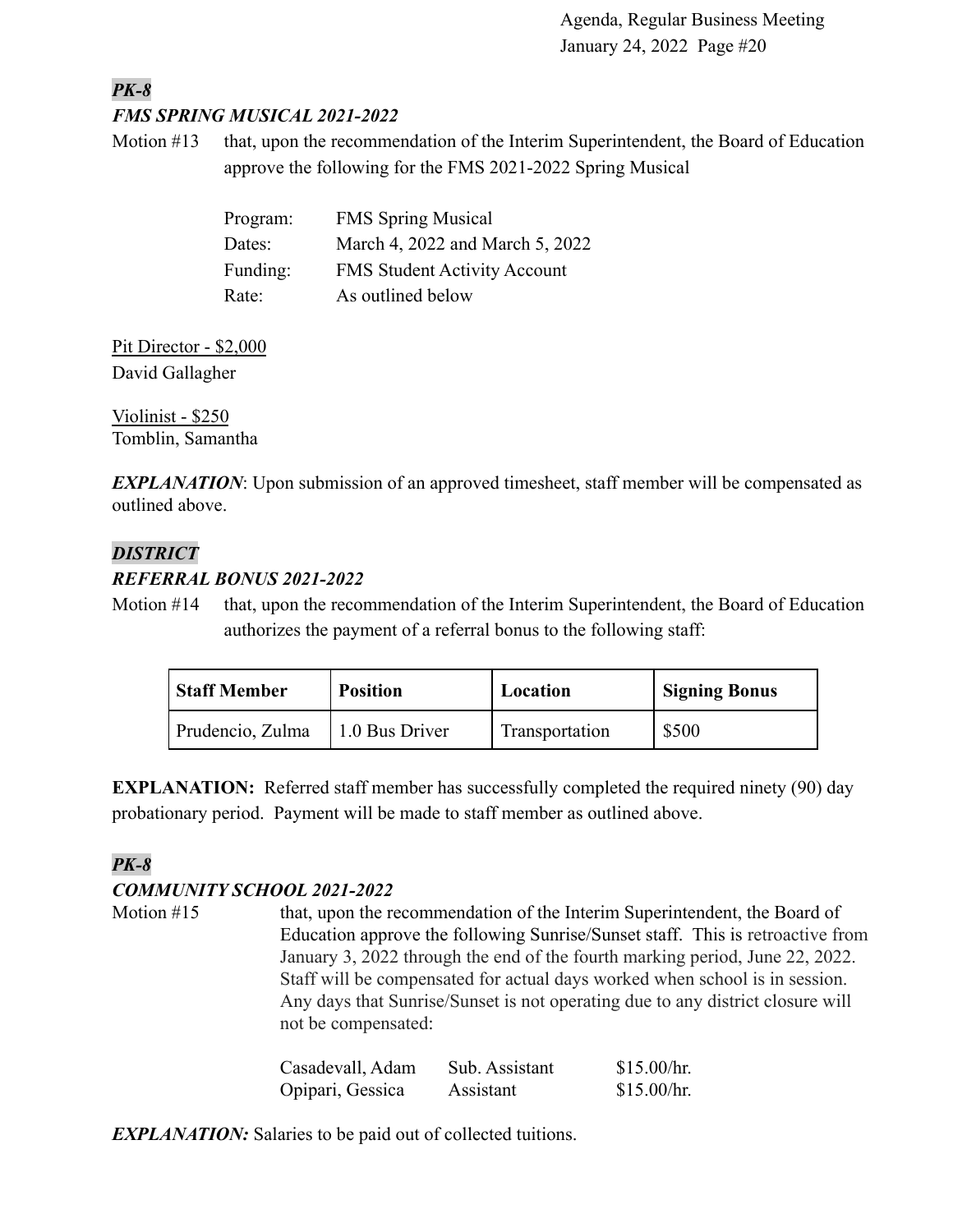*9-12* Motion #16 that, upon the recommendation of the Interim Superintendent, the Board of Education approve the following Community School staff. This will remain in place through the end of the fourth marking period, June 22, 2022 and will cover additional training courses as added:

> Gelegonya, Donna ARC Trainer- \$35.00/hr. American Red Cross Lifeguard Training Course

# *HUMAN RESOURCES/CURRICULUM*

## *PK-8*

#### *2021-2022 ARP AFTER SCHOOL PROGRAM*

Motion #17 that, upon the recommendation of the Interim Superintendent and the Board Curriculum Committee, the Board of Education approve the ARP After School Program at each of the elementary schools for the 2021-2022 school year.

| Program:               | <b>ARP After School Program</b>                                    |
|------------------------|--------------------------------------------------------------------|
| Description:           | Academic support for grades K-5                                    |
|                        | The Afterschool Program through ARP-ESSER (American Rescue)        |
|                        | Plan Elementary and Secondary Schools Emergency Relief) will       |
|                        | provide expanded learning time for identified students grades 2-5. |
|                        | The program will total 10 weeks and will provide 6 weeks dedicated |
|                        | weeks of math support and 4 dedicated weeks of ELA support         |
|                        | (time frames based on the diagnostic and Start Strong data).       |
| Dates:                 | January, 2022 - June, 2022                                         |
| <b>Funding Source:</b> | ARP grant                                                          |
| Rate:                  | \$50 hr.                                                           |
| Staff:                 | All certificated staff as approved by building administrator       |

**EXPLANATION:** Upon submission of an approved timesheet, staff member will be compensated as outlined above.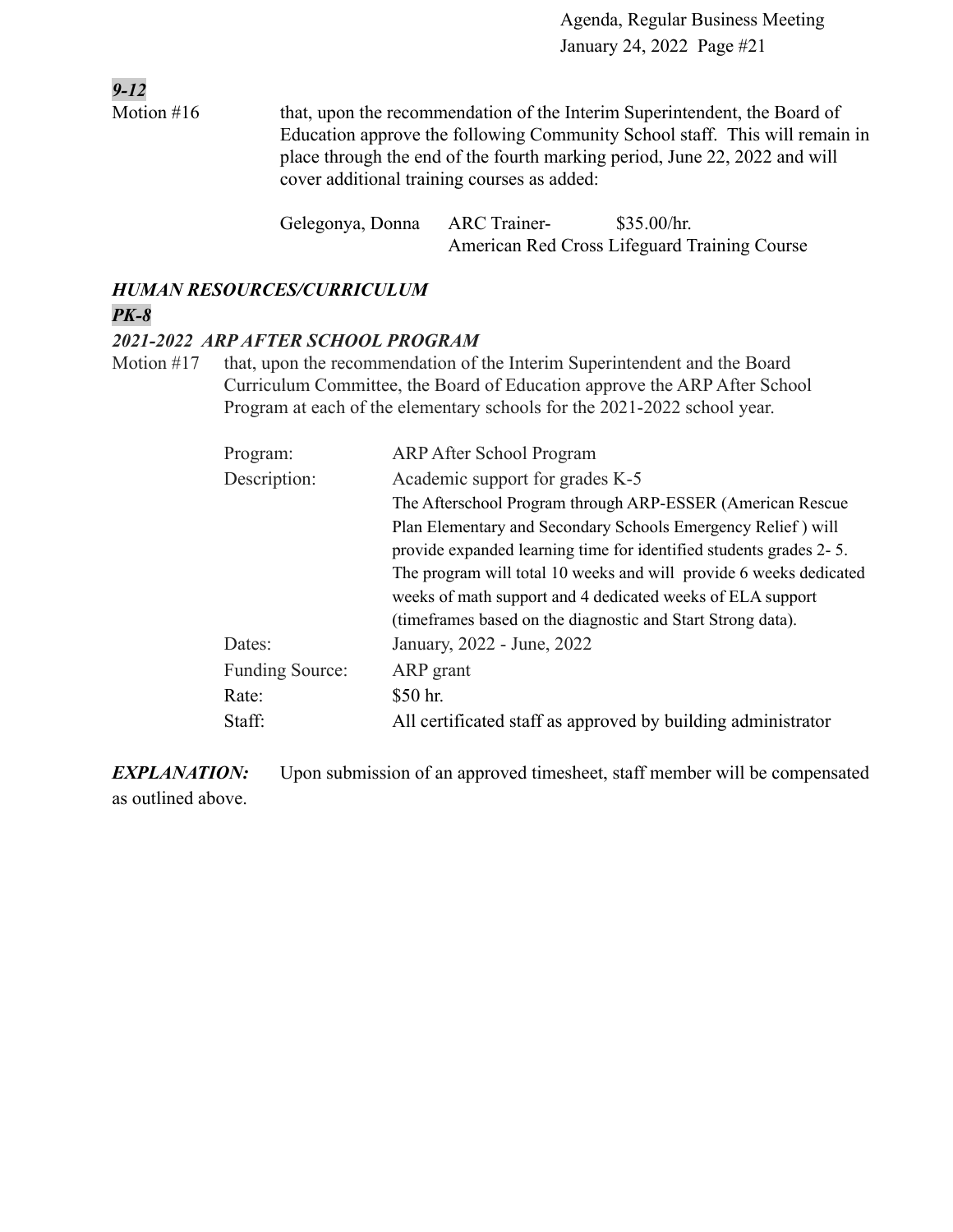#### **BUSINESS MATTERS**

#### *DISTRICT*

**Financial Reports**

#### Motion # 1 **Financial Reports of the Secretary to the Board of Education**

that the Board of Education approve the following financial report as on file in the Business Administrator's office for the month of **[November 2021](https://drive.google.com/file/d/1c_UJQJkaAjxlU2bsRuaCV4UdGBdiSz4h/view?usp=sharing)**

Fund 10 -- General Fund Fund 20 -- Special Revenue Fund Fund 30 -- Capital Projects Fund Fund 40 -- Debt Service Fund

#### **Statement of Cash Balances**

that the Board of Education accept the Statement of Cash Balances for the month of **[November 2021](https://drive.google.com/file/d/13VIeqpCK1c_9GQqxIS12bamtmmq1aMgs/view?usp=sharing)** which are reconciled with the Board Secretary's Reports by fund for that month.

- Motion #2 Pursuant to N.J.A.C. 6A:23-2.11 (c) 3, we certify that as of **November 2021** after review of the Secretary's monthly financial report (appropriations section) and upon consultation with the appropriate district officials, to the best of our knowledge, no major account or fund has been over expended in violation of N.J.A.C. 6A:23-2.11(a) and that sufficient funds are available to meet the district's financial obligations for the remainder of the fiscal year.
- Motion #3 Pursuant to N.J.A.C. 6A:23-2.11 (c) 4, I certify that as of **November 2021** no budgetary line item account has been over-extended in violation of N.J.A.C. 6A:23-2.11 (b).

Business Administrator/Board Secretary Date

\_\_\_\_\_\_\_\_\_\_\_\_\_\_\_\_\_\_\_\_\_\_\_\_\_\_\_\_\_\_\_\_\_\_\_\_\_ **January 24, 2022**

# *DISTRICT*

*BUDGET TRANSFERS*

Motion #4 that, upon the recommendation of the Interim Superintendent, the Board of Education . approve the Budget Transfers as on file in the Business Administrator's Office for the 2021-2022 budget through **[November 2021](https://drive.google.com/file/d/1SN4mzrEraBStQcUtoxxk3URZ4tc2S3Lm/view?usp=sharing).**

### *DISTRICT*

*BILLS LIST 2021-2022*

Motion #5 that, upon the recommendation of the Interim Superintendent, the Board of Education approve the attached 2021-2022 bills list for the period ending:

> **January 15, 2022 (payroll) [January 24, 2022](https://drive.google.com/file/d/129fJ_wCtYt7x0F3OpLzEopWb2a-uV746/view?usp=sharing)**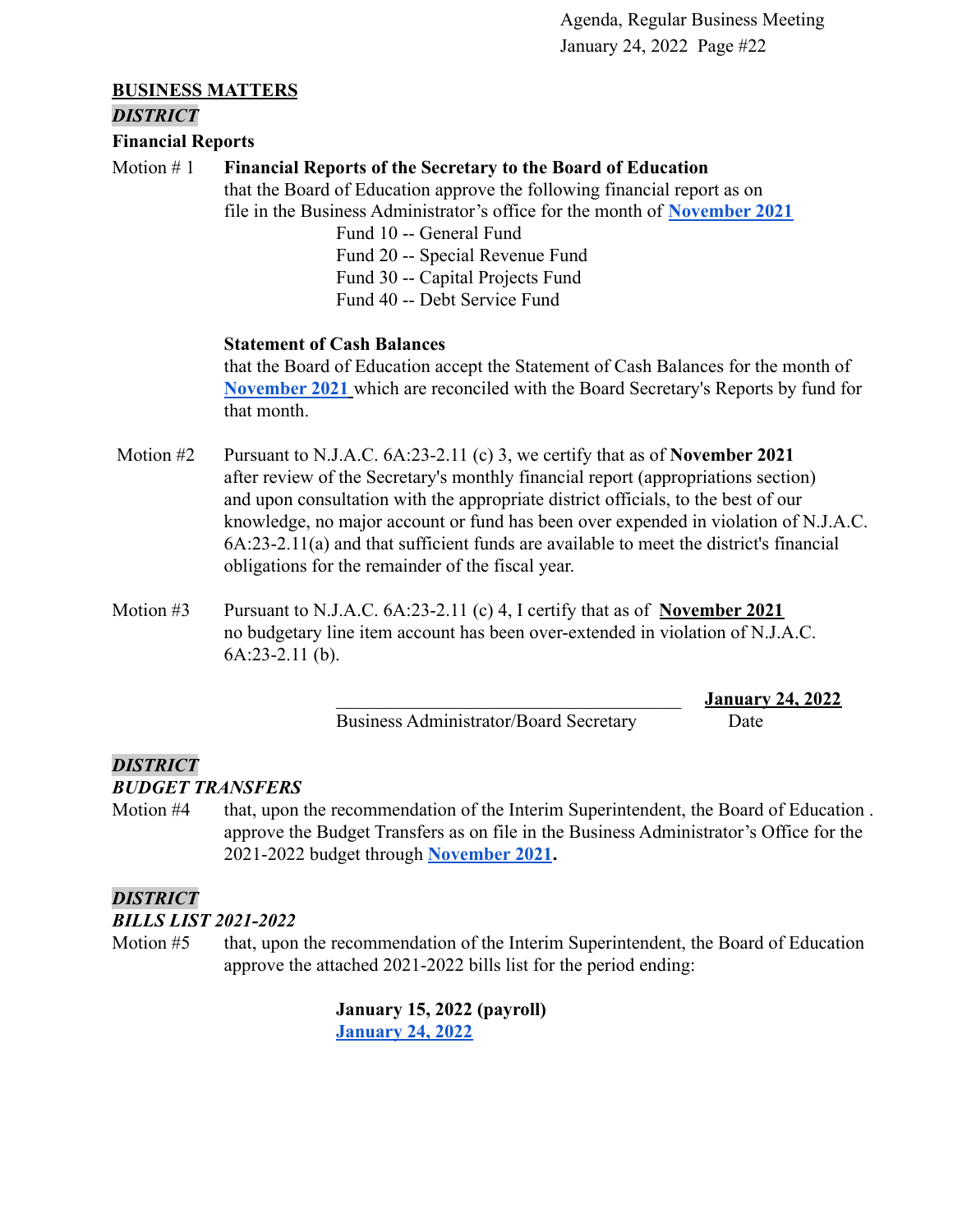## *PK-8 FLOOD INSURANCE*

Motion  $#6$  that renewal of Flood Insurance coverage for the policy period February 10, 2022 – February 10, 2023 be awarded to Selective Flood. This insurance is through the Morville Agency, Newton, New Jersey for:

Alexander Hamilton Elementary School \$4,565.00

#### *PAYMENTS*

### *PK-8*

- Motion #7 that upon the recommendation of the Interim Superintendent, the Board of Education approve Payment #5 to Mobilease Modular Space in the amount of \$20,250.00 for work done on the Frelinghuysen Middle School Temporary Classrooms through December 31, 2021.
- Motion #8 that upon the recommendation of the Interim Superintendent, the Board of Education approve the following payments to Parette Somjen Architects:

| Project                                   | Amount      |
|-------------------------------------------|-------------|
| <b>DISTRICT</b>                           |             |
| <b>District Capital Improvement Plans</b> | \$39,323.11 |
| <b>PK-8</b>                               |             |
| Woodland HVAC Upgrades                    | \$34,023.50 |
| <b>Woodland Window Replacement</b>        | \$12,020.16 |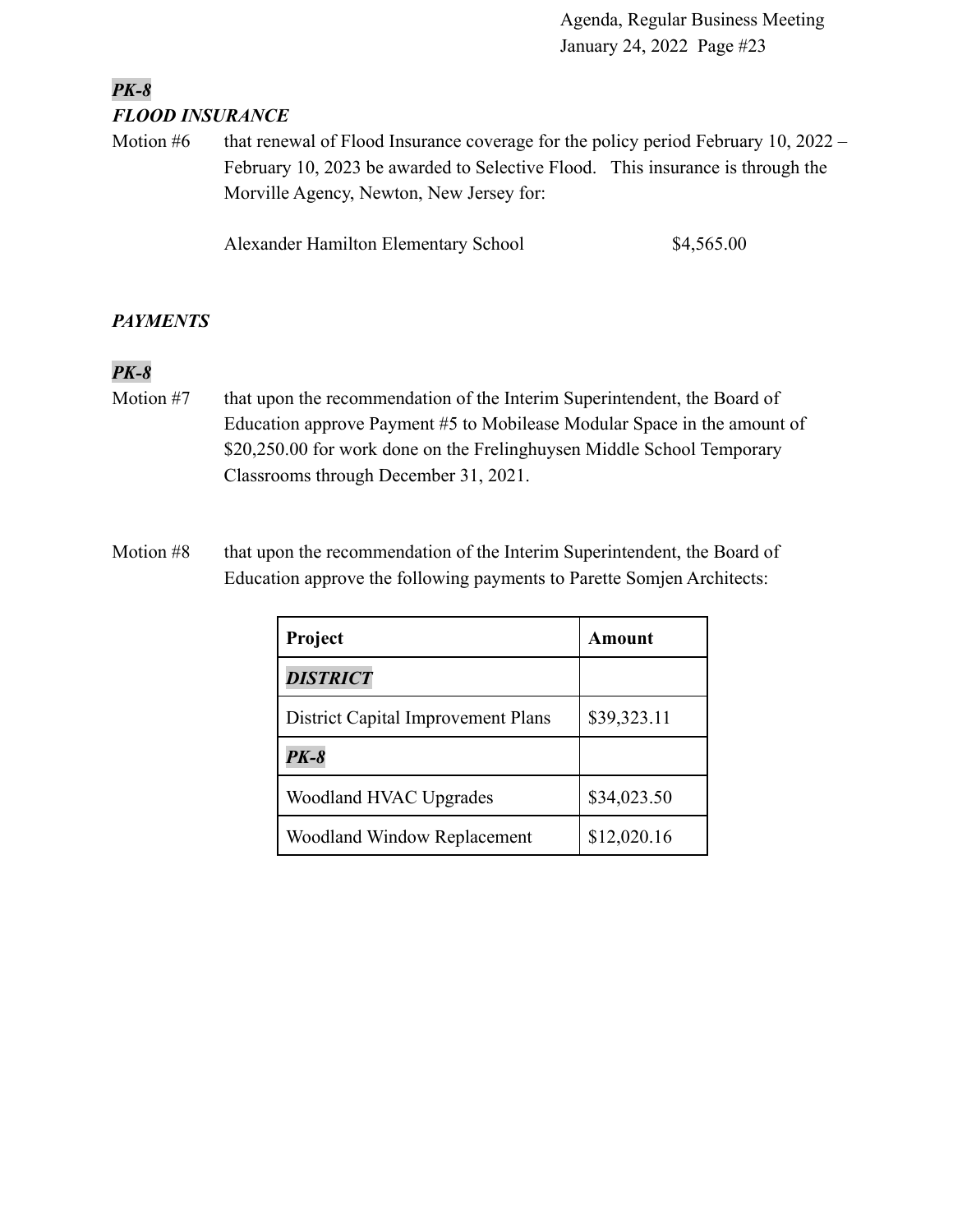## *DISTRICT PROFESSIONAL SERVICES 2021-2022*

Motion #9 WHEREAS, there exists a need for professional services for 2021-2022 and funds are available for these purposes.

> WHEREAS, the Public School Contracts Law (Chapter 114, Laws of 1977) requires that the Resolution authorizing the award of contracts for professional services without competitive bids be publicly adopted,

NOW THEREFORE BE IT RESOLVED by the Morris School District Board of Education that the following be engaged for professional services as described and in the amount as follows:

| <b>Educational Services</b><br>Commission of New Jersey | Home Instruction | \$69/hour                             |
|---------------------------------------------------------|------------------|---------------------------------------|
| Karen Weiland, LCSW                                     | Social Worker    | \$500/day<br>(not to exceed \$20,000) |

#### *SALE OF SURPLUS PROPERTY*

Motion #10 WHEREAS the following property is not needed for school purposes; there exists a need for all available space at the various schools; and, the NJ Public School Contracts Law, 18A: 18A-45, requires a resolution authorizing the disposition of surplus property,

> NOW, THEREFORE BE IT RESOLVED by the Morris School District Board of Education authorizes the Business Administrator to dispose of this surplus property. The items that are in saleable condition will be listed on the online auction site [www.GovDeals.com.](http://www.govdeals.com) The sale is being conducted pursuant to Local Finance Notice 2008-9. The terms and conditions of the agreement entered into with GovDeals are available on the vendor's website and available in the Morris School district's Business Office. Items not sold within 14 days of listing may be removed from district premises at no cost to the district. Items listed as salvage will be removed from school property.

| <b>Description</b>             | Quantity | $\mathbf{Age}$ | <b>Asset Tag</b><br># | Location | <b>Comment</b> |
|--------------------------------|----------|----------------|-----------------------|----------|----------------|
| <b>DISTRICT</b>                |          |                |                       |          |                |
| IPAD Gen 2                     | 100      | $7+$ years     | N/A                   | Various  | Obsolete       |
| <b>SAMSUNG Chromebook E303</b> | 146      | $10+$ years    | N/A                   | Various  | Obsolete       |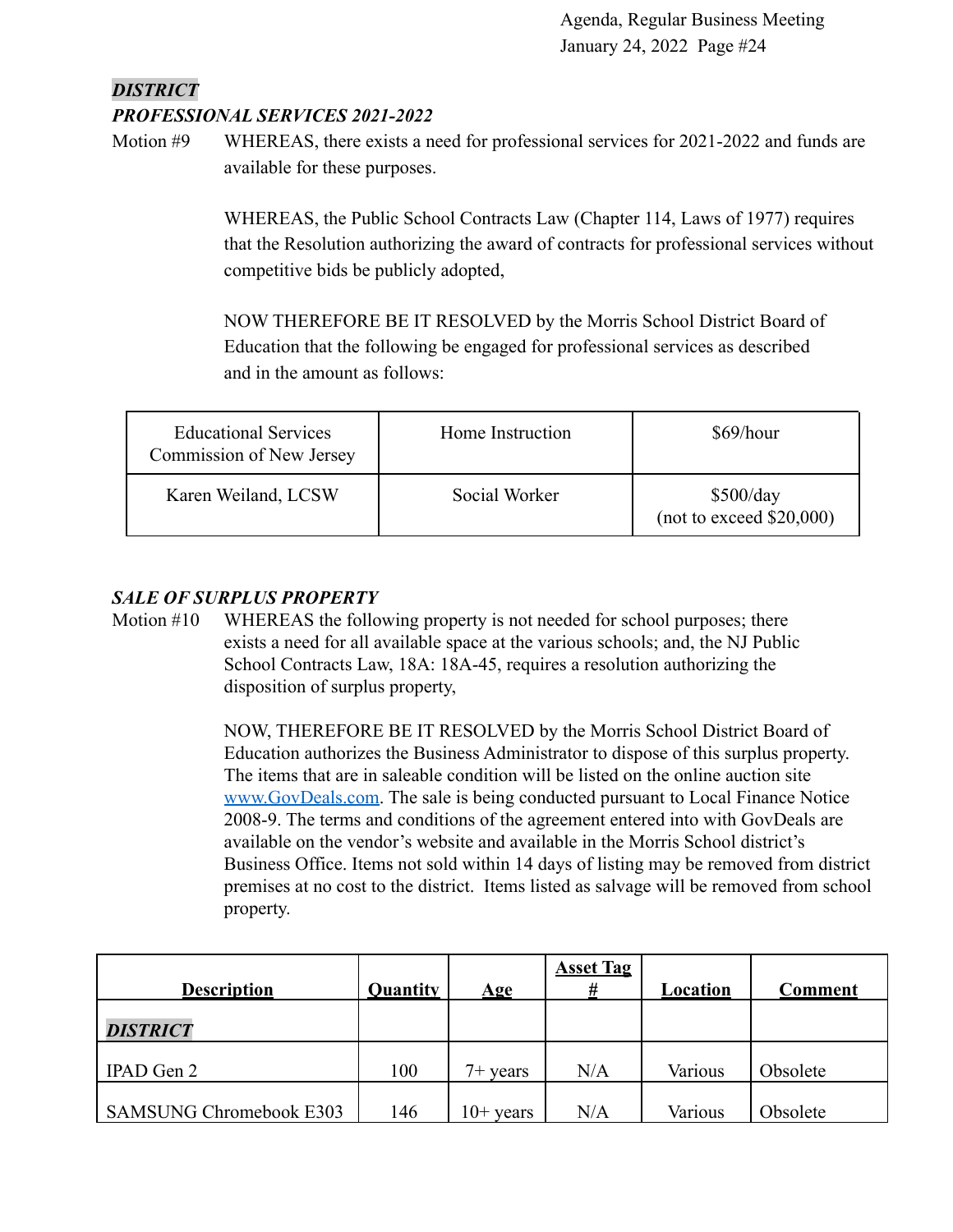| MacBook white A1342            | 22             | 10 years    | N/A   | Various             | Obsolete                             |
|--------------------------------|----------------|-------------|-------|---------------------|--------------------------------------|
| <b>ACER Chromebook C720P</b>   | 40             | 6 years     | N/A   | Various             | Obsolete                             |
| HP Chromebook HP 14            | $\overline{4}$ | 6 years     | N/A   | Various             | Obsolete                             |
| HP Chromebook HP 11 G4         | 335            | 6 years     | N/A   | Various             | Obsolete                             |
| <b>ACER Chromebase DC221HQ</b> | 45             | 6 years     | N/A   | Various             | Obsolete                             |
| $9 - 12$                       |                |             |       |                     |                                      |
| Genie AWP-24 electric lift     | 1              | 30<br>years | 04081 | <b>MHS</b>          | No longer in<br>working<br>condition |
| Ice Maker U Line Model         | 1              | 21 years    | N/A   | $MHS -$<br>Room 363 | No longer in<br>working<br>condition |
| Refrigerator U Line Model      | 1              | 20 years    | N/A   | $MHS -$<br>Room 363 | No longer in<br>working<br>condition |
| $PK-8$                         |                |             |       |                     |                                      |
| Precor 966i Treadmill          |                | $7+$ years  | N/A   | <b>FMS</b>          | Obsolete                             |

#### *TRAVEL & REIMBURSEMENT*

Motion #11 that upon the recommendation of the Interim Superintendent, the Board of Education approve the following resolution:

> WHEREAS, employees are attending conferences, conventions, staff training seminars or workshops as depicted on **attachment**: and

WHEREAS, the attendance at stated functions was previously approved by the chief school administrator as work related and within the scope of the work responsibilities of the attendees; and

WHEREAS, the attendance at the functions was approved as critical to the instructional needs of the school district or furthering the efficient operation of the school district; and

WHEREAS, the travel and related expenses particular to attendance at these functions are in compliance with the state travel payment guidelines established